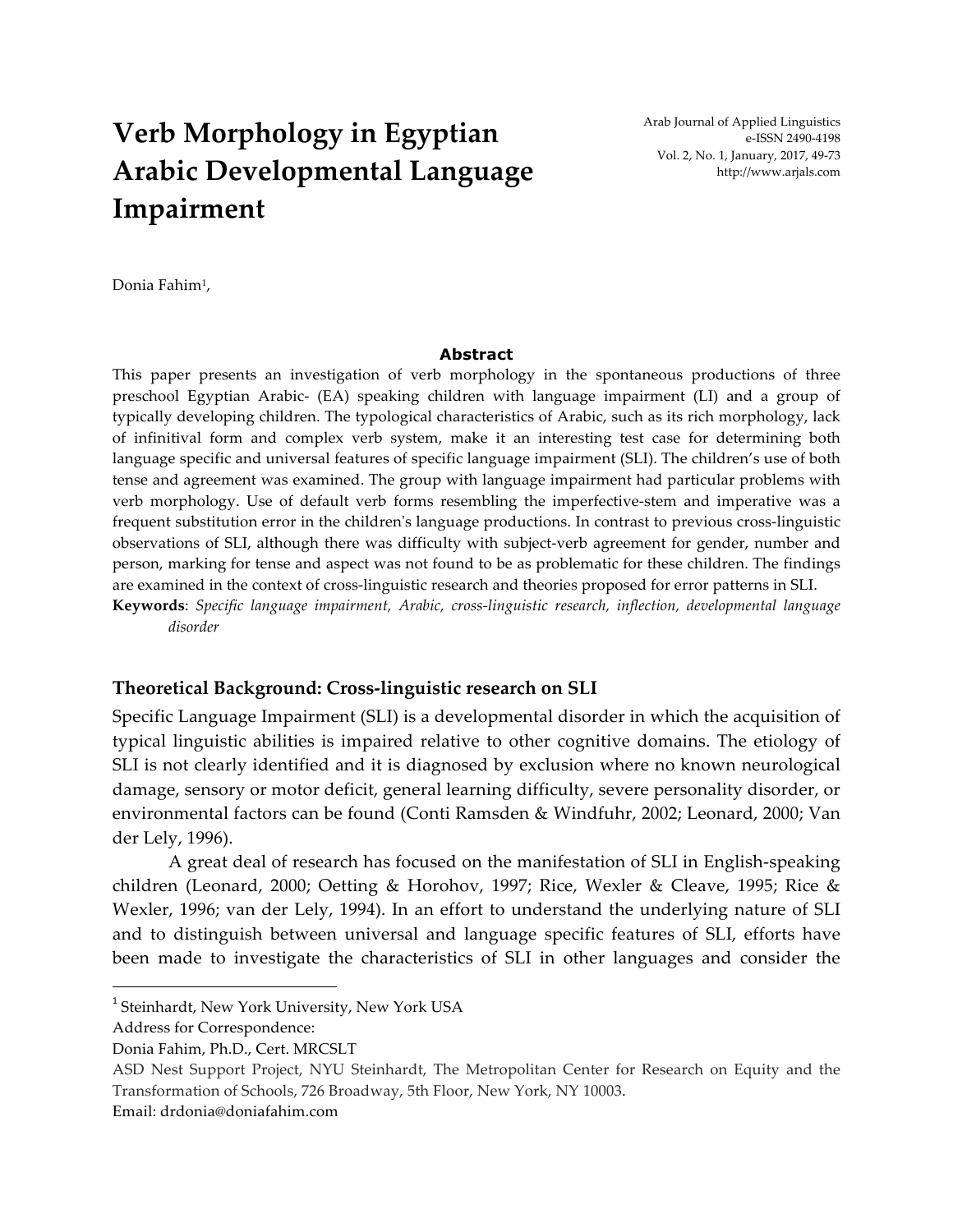cross-linguistic similarities and differences. Children with SLI who were speakers of Romance, Germanic and to a lesser extent Semitic and Asian languages have been investigated. Particular difficulty with the use of grammatical morphology for children with SLI has been documented in a large number of languages: Italian (Bortolini, Caselli, Deevy, & Leonard 2002), French (Le Normand & Chevrie-Muller, 1991, Le Normand, Leonard & McGregor, 1993), Spanish (Merino, 1983; Bedore & Leonard, 2001), German (Clahsen, Bartke & Gollner, 1997; Clahsen & Richman, 1991; Grimm & Weinert, 1990), Swedish and Dutch (Hansson, Nettelbladt & Leonard 2000; Hansson & Leonard, 2003); Japanese (Fukuda & Fukuda, 1994), Greek (Dalalakis, 1994), Inuktitut (Crago & Allen, 1994) and Hebrew (Leonard & Dromi, 1994; Dromi, Leonard & Shteiman, 1993; and Dromi, Leonard, Adam & Zadunaisky-Ehrlich, 1999). Verb error patterns, focusing on tense in particular, have been a consistent area of interest in cross-linguistic SLI research (Abdalla & Crago, 2008; Hamann, Penner & Lindner, 1998; Hansson, Nettelbladt & Leonard, 2000; Leonard, Dromi, Adam & Zadunaisky-Ehrlich, 2000; Van der Lely, 1994). However, the structural characteristics of any given language will influence the aspects of the grammar that prove problematic for children with SLI.

Regarding verb morphology, English-speaking children with SLI are reported to have more difficulty with finite verb inflections when compared with their mean length of utterance (MLU) controls (Leonard, 2000; Rice & Wexler, 1996). They either omit inflections or substitute them with morphologically simpler non-finite forms (Bishop, 1994; Rice, Wexler & Cleave, 1995; Rice & Wexler, 1996; Rice, Wexler & Hershberger, 1998; Rice, Wexler, Marquis & Hershberger, 2000). For example, English-speaking children with SLI will produce utterances such as, "She walk" instead of "She walks" (Serratrice, Joseph & Conti-Ramsden, 2003). In addition, they have particular difficulty in mastering production of the regular past tense *–ed* form and the irregular forms of the third person singular, i.e., *has* and *does* (Bedore & Leonard, 1998).

In languages that are morphologically richer, such as Italian, Hebrew and Spanish, a different pattern of production problem emerges. Children with SLI who speak these more highly inflected languages are seen to omit verbs rather than produce verb forms with nontarget marking for tense and agreement as their English-speaking peers do (Bortolini et al., 2002; Dromi et al., 1999; Leonard, 2000). Italian-speaking children with SLI have been found to omit more obligatory verbs than their typically developing peers (Bortolini et al., 2002). In contrast, Catalan Spanish-speaking children with SLI are reported to produce verb forms in which the inflections fail to agree with subject number (Leonard, 2000). A study of Puerto-Rican Spanish-speaking children with SLI found subject verb agreement for gender to be problematic for both the SLI and non-SLI children aged between 3;08 and 6;09 (Anderson, 2001). Hebrew-speaking children with SLI are reported to use "abbreviated forms" (Leonard et al., 2000) or "stripped forms" (Berman & Armon-Lotem, 1997). The produced verbs were typically found to be the infinitive and present tense forms; for example, both /me**xabek**/ present tense-*Hug* and /le**xabek**/ infinitive-*Hug* were produced as /**xabek**/ (Leonard et al., 2000).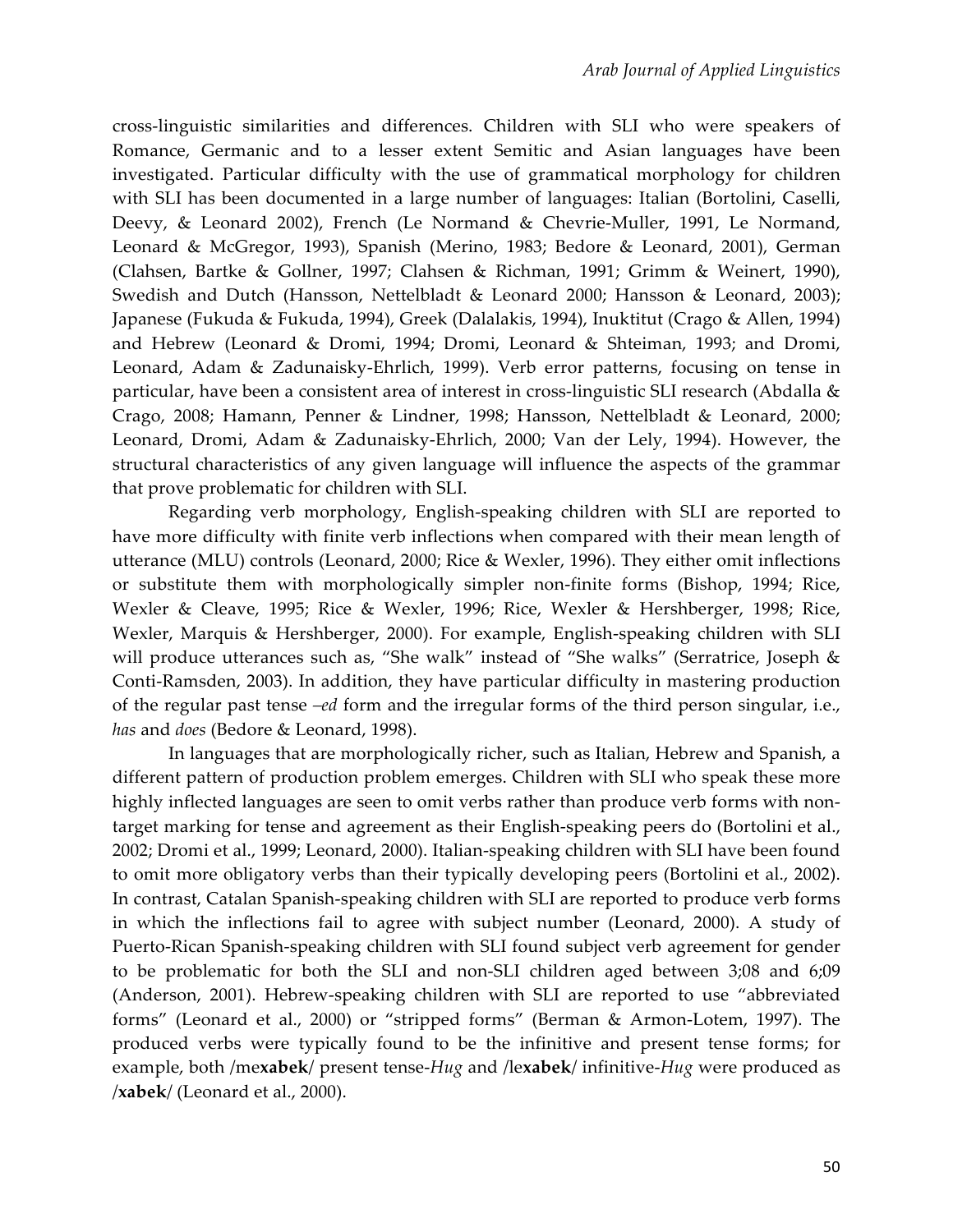Past tense has been reported to be a particular area of difficulty for English-, Swedish-, Spanish-, Hijaz Arabic-, and Hebrew-speaking children with SLI (Swedish: Hansson & Bruce, 2002; Hansson & Leonard, 2003; Hebrew: Leonard et al, 2000; English: Leonard, Deevy, Kurtz, Krantz Chorev, Owen & Polite, 2003; Leonard, 2000; Conti-Ramsden & Windfuhr, 2002; Danish: Rikee & Hansson, 2012; Hijazi Arabic: Abdalla & Crago, 2008). In Swedish, finite inflections mark tense only and there are no distinctions for person or number in the language. Hansson et al. (2000) found that Swedish children with SLI produced the present tense inflection in a comparable way to their MLU controls. However, the past tense inflection was produced at lower percentages than in MLU controls. Hansson et al. (2000) concluded that for Swedish children with SLI the problem was not related to tense or the number of features but specifically to past tense.

#### **Previous research on Arabic**

There is a scarcity of published research on Arabic with respect to both language impairment and typical language development. Although it is spoken extensively in parts of Africa and across the Middle East, there are only limited descriptions of language acquisition of Egyptian Arabic among typically developing children (Omar & Nydell, 2007). Other developmental studies have examined specific features of other regional variants of Arabic, such as the use of plurals in Palestinian Arabic (Ravid & Farrah, 1999), phonological development in Jordanian Arabic (Amayreh & Dyson, 1998), comprehension of word order in Kuwati Arabic (Aljenaie & Farghal, 2009), prosodic patterns of Egyptian Arabic children with SLI (Azab & Ashour, 2015) and pragmatic difficulties in Egyptian Arabic children with SLI (Osman, Shohdi & Abdel Aziz, 2011).

Verb morphology deficits have been examined in children with SLI speaking Urban Hijazi Arabic (UHA), a variety spoken in western Saudi Arabia (Abdalla & Crago, 2008). Verb morphology was found to be an area of difficulty for the UHA-speaking children with SLI, and when an error in verb inflection occurred, the reported substitute form was the imperative. SLI has also been examined in children speaking Egyptian Arabic (Morsi, 2009). This study investigated tense and agreement for verbs and nouns, as well as sentence and digit repetition. The Egyptian Arabic-speaking children with SLI were found to have difficulty with production of present tense verbs. However, agreement for number, person and gender were not greatly affected. They also displayed less problems in producing past tense verbs. A prominent substitution error was the use of a verb form that resembled the imperative.

The aforementioned studies have investigated varieties of Arabic, which do exhibit grammatical differences amongst them. While they are all called Arabic many of these varieties are not always mutually intelligible to speakers of other varieties from different regions and countries. The present study focuses on Egyptian Arabic as spoken in Cairo. The grammatical features relevant to the study of SLI will be described below.

These studies demonstrate that children with SLI do not display uniform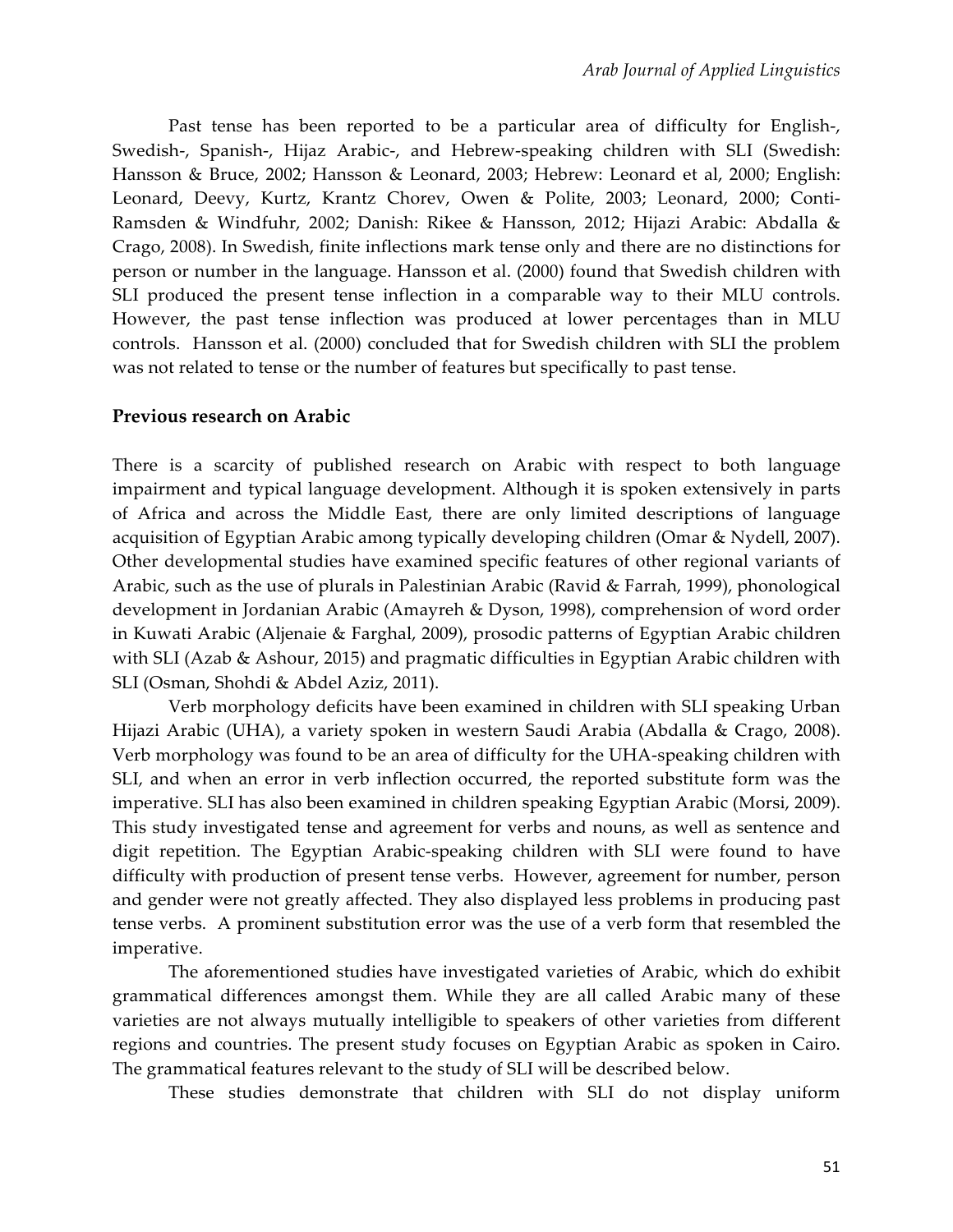grammatical profiles across languages, and the cross-linguistic differences found in children with SLI appear to depend on various language-specific grammatical characteristics of the different languages examined. Further empirical investigations are needed across a wider range of languages to support the underlying theories that account for SLI and to develop appropriate diagnostic and treatment materials for children with SLI. The objective of this study is to contribute to the corpus of cross-linguistic research on SLI by examining Egyptian Arabic-speaking children with language impairment. Since little research has previously been carried out on children with SLI in this language, the goal is to provide a characterization of language-specific markers for Arabic SLI, which can be used to inform more effective diagnostic and treatment methods. From a theoretical perspective, Arabic is an interesting test case for investigating children's use of verb morphology and inflections, because it is a pro-drop language, has no infinitive form and has a rich, bound morphological system. A consideration of the language patterns observed in Arabicspeaking children with SLI as compared to previously documented patterns from children with SLI who speak other languages, will also contribute to theoretical accounts proposed for SLI.

## **Grammatical Features of Egyptian Arabic**

The children who participated in this study speak a form of Arabic known as Egyptian (Spoken) Arabic (EA). Like other Semitic languages, Arabic is a morphologically rich language with a complex system of bound morphology. All verbs in Arabic are formed from a combination of a consonantal root plus vocalic infixes. The root provides the common semantic or formal core for words formed, i.e., nouns and verbs, but on its own the root is unpronounceable and is not a lexical item (Boudelaa & Marslen-Wilson, 2001, 2004). EA has a basic subject-verb-object as well as verb-subject-object word order. Unlike other Semitic languages such as Hebrew, there is no verbal infinitive form. Verbs in Arabic agree with their subjects and carry affixes expressing person (first, second, third), number (singular and plural) and gender (masculine and feminine), in addition to the affixation for verb stem information, i.e., aspect tense and mood. The two primary verbal paradigms in EA are the perfective aspect, which denotes a completed action, and the imperfective aspect, which represents a non-complete action – that is, either present, progressive or habitual. A system of proclitics (i.e., /bi-/ and /ha-/) function as aspectual markers and are used in EA to mark progressive, habitual, and future action.

One of the methodological problems encountered when conducting cross-linguistic research is to identify and specify adequate levels of comparability across languages. When examining Urban Hijazi Arabic, Abdalla and Crago (2008) did not make these aspectual distinctions and instead referred to the perfective as the 'past tense' and the imperfective as the 'present tense'. This has advantages in that it simplifies the cross-linguistic comparison; however, it is also misleading and can therefore result in inappropriate comparisons and conclusions. Even when comparing closely related languages such as Hebrew and Arabic,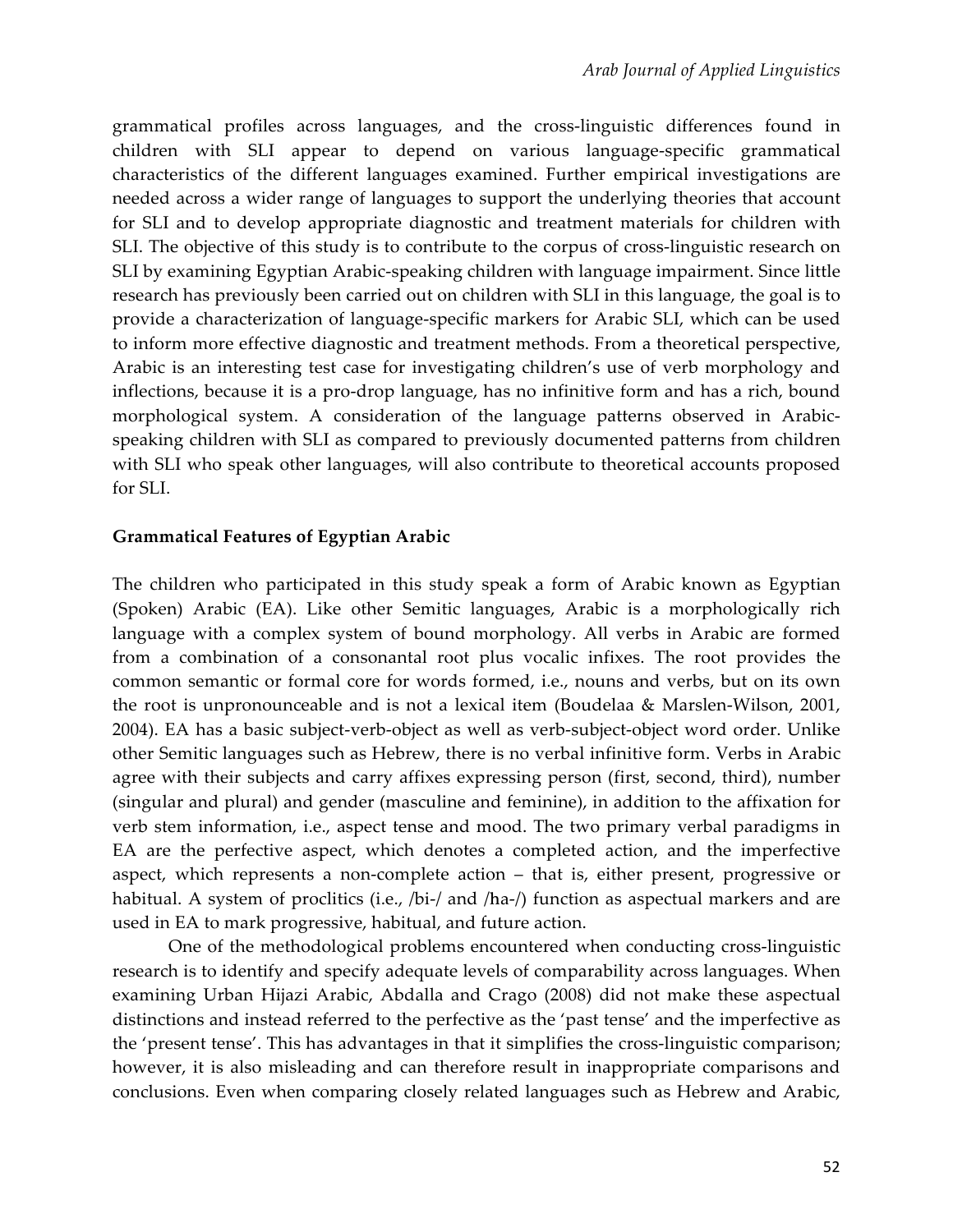categories and hence descriptive terms used to describe a grammatical feature in one language may not exist in another language. Equally, cognate features may be realized differently in the two languages with different grammatical implications.

For example, in EA there is no infinitive form of the verb, and all verbs must be marked for either tense or aspect. By contrast, in Hebrew, there is an infinitive form, which is inflected. Also, in Hebrew, the present tense is expressed using participles, which are marked for gender and number but not for person. The past tense is a more complicated paradigm and is marked by affixation for person, gender and number. In EA, present tense verbs are marked for person by prefixes, with gender and number being marked by suffixes. Present tense verbs may also carry the aspectual marker for progressive as a prefix. The imperfective verb is not specified for tense and it is proposed by some Arabic grammarians as the only default form that is resorted to whenever the verb does not carry temporal features (Benmamoun, 1999). In the perfective marked by a rich set of suffixes, gender distinctions are similarly found only in the 2nd and 3rd person singular. In the absence of an infinitive, 3rd person, masculine singular of the past is typically used as the citation form, as it carries no affixes. Thus /katab/ 'wrote (sgM)', whose root is ktb, is the citation form for the verb 'write'. Imperatives in Egyptian Arabic are marked for gender and (plural) number. For example, /ʔiktib/ 'you (sgM) write; /ʔiktib-i/ 'you (sgF) write'; /ʔiktib-u/ 'you (Pl) write'. These distinctive language features are therefore important when considering the emerging error patterns.

Unlike the case of a language such as English, in which morphemes are typically realized by affixes, added morphemic complexity in Arabic and Hebrew is not necessarily expressed by increased linear length of utterance. The reason is that for both Arabic and Hebrew inflectional morphology can take a suffix, infix, or prefix position. Mean length of utterance (MLU) calculations, based on a count of morphemes initially developed by Brown (1973) to measure linguistic maturity, do not account for languages such as Hebrew and Arabic where morphology may take the form of internal modification using infixes. Taking as an example the root /ktb/, the words /kita:b/ *book,* /kutub/ *books*, and /katab/ (wrote-3sgF) *wrote* are all formed either by infixation (internal modification) or intercalation of vowel patterns of the consonants of the tri-consonantal root sequence. Using Brown's conventions, all these forms would be counted as one morpheme.

Dromi and Berman (1982) devised the measure of mean morphemes per utterance (MPU) for language development research in Semitic languages: "The term MPU reflects our belief that for this model, morphemes rather than length are critical for characterizing linguistic maturity" (Dromi & Berman 1982, p. 405). For example, /katab-it/ (wrote-3sgF) would be counted as only two morphemes in typical MLU calculations, although three items of morphological information are arguably represented; the internal marking of past tense is expressed by the two vowels in /katab/ and the /-it/ marks 3<sup>rd</sup> person singular feminine. However, /katab/ (wrote-3sgM) would be counted as only one morpheme with MLU and not two as in MPU calculations. Due to similarities between Arabic and Hebrew, i.e., both are Semitic languages, and to account for internal marking of morphology, the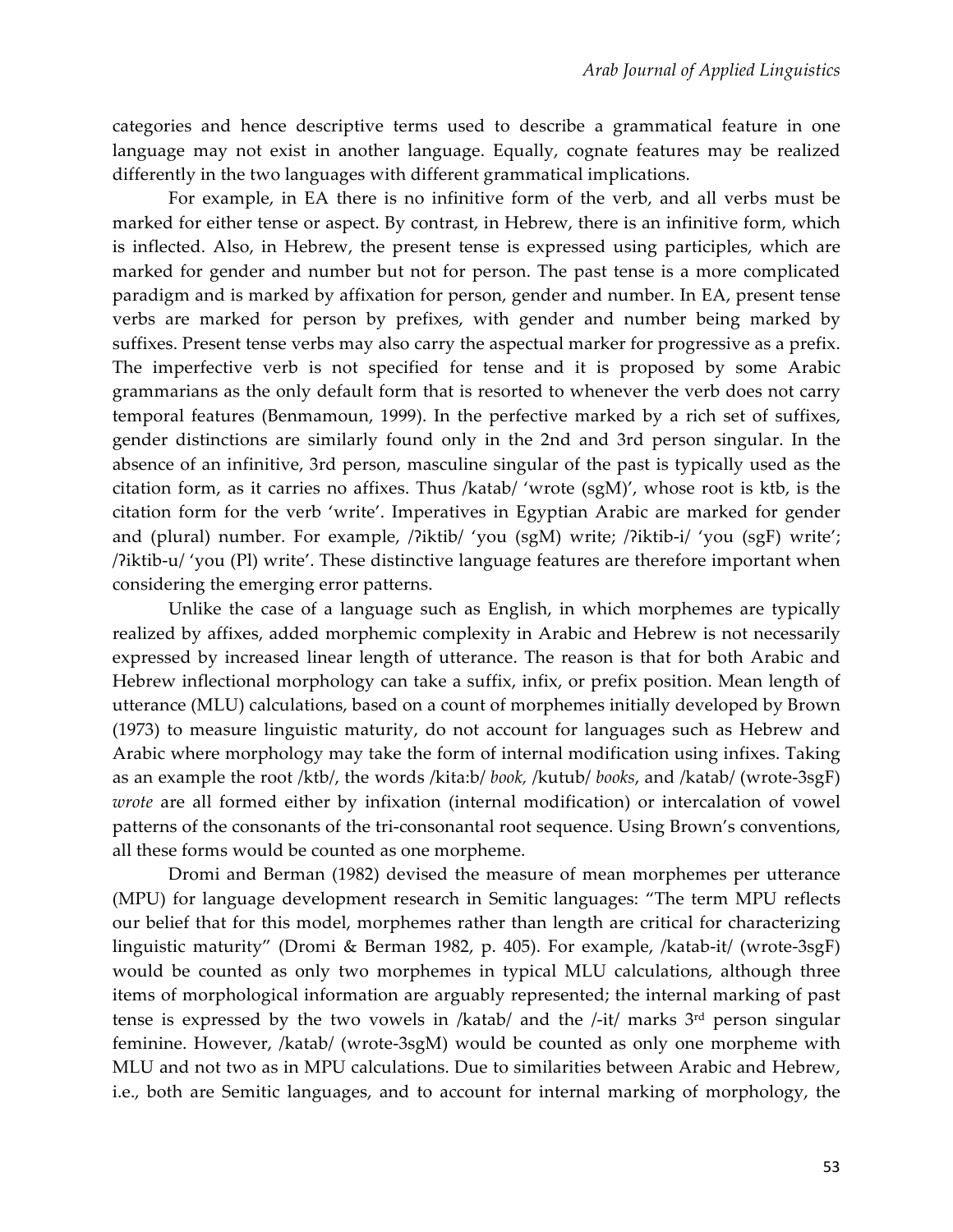measure of MPU was adopted in the present study.

## **Methods Participants**

Three preschool monolingual Egyptian Arabic-speaking children with developmental language impairment (EA-DLI) were recruited through the Learning Resource Center, a private inter-disciplinary pediatric clinic in Cairo, Egypt. The children were initially referred to the speech and language therapy department either by their parents or preschool teachers due to concerns regarding poor language development. The children were diagnosed as having a language impairment by the first author who is a bilingual English-Arabic speaking speech-language pathologist certified by the Royal College of Speech and Language Therapists, UK.

The EA-DLI children consisted of two males, Abdul and Mike, and one female Nadine. All the EA-DLI children were 4;06 years at the time of recording. The three children with language impairment's cognitive abilities were tested by certified psychologists and developmental specialists using a set of tasks such as matching, association, categorization, and problem solving. Diagnosis of language difficulties was arrived at by using various speech-language diagnostic measures; as to date, there is no standardized test for preschool language development in Arabic. A selection of tools was adapted for Arabic: (a) the Renfrew Action Picture Test (A-RAPT), (b) The Sentence Comprehension Test (A-SCT), (c) labeling a set of verb pictures, (d) an error analysis of utterances from spontaneous language samples, (e) calculations of mean morphemes per utterance, and (f) a functional analysis of their use of language. The three children's nonverbal IQ was judged to be "within normal limits". The three children met the initial inclusionary and exclusionary criteria for SLI as defined by Leonard (2000). The development of their language was significantly behind their development in all other areas, such as nonverbal intelligence, motor and socio-emotional abilities. In addition, the underlying cause of their language difficulties was unknown and not directly due to any acquired neurological lesions, e.g., cerebral palsy. Diagnostic records showed that they had passed hearing tests and did not have any episodes of *otitis media*. It was noted that there was a positive family history of language learning difficulties for one of the children with language impairment, Abdul. Due to the children's young age when first seen, i.e., under the age of five, and in order to remain conservative with diagnostic labeling, the children were given the initial diagnosis of Developmental Language Impairment (DLI). This more generic label was used to indicate that receptive and expressive language performance was below the developmental milestones expected in typically developing children.

Six monolingual typically-developing Egyptian Arabic-speaking (TD) children served as a comparison group for the three EA-DLI children (three females and three males, ages ranged from 2;03 to 4;06; mean= 3 years). Two of the typically developing (TD) children were Abdul's female (F) siblings: one was his twin (TD-Samira) and the other was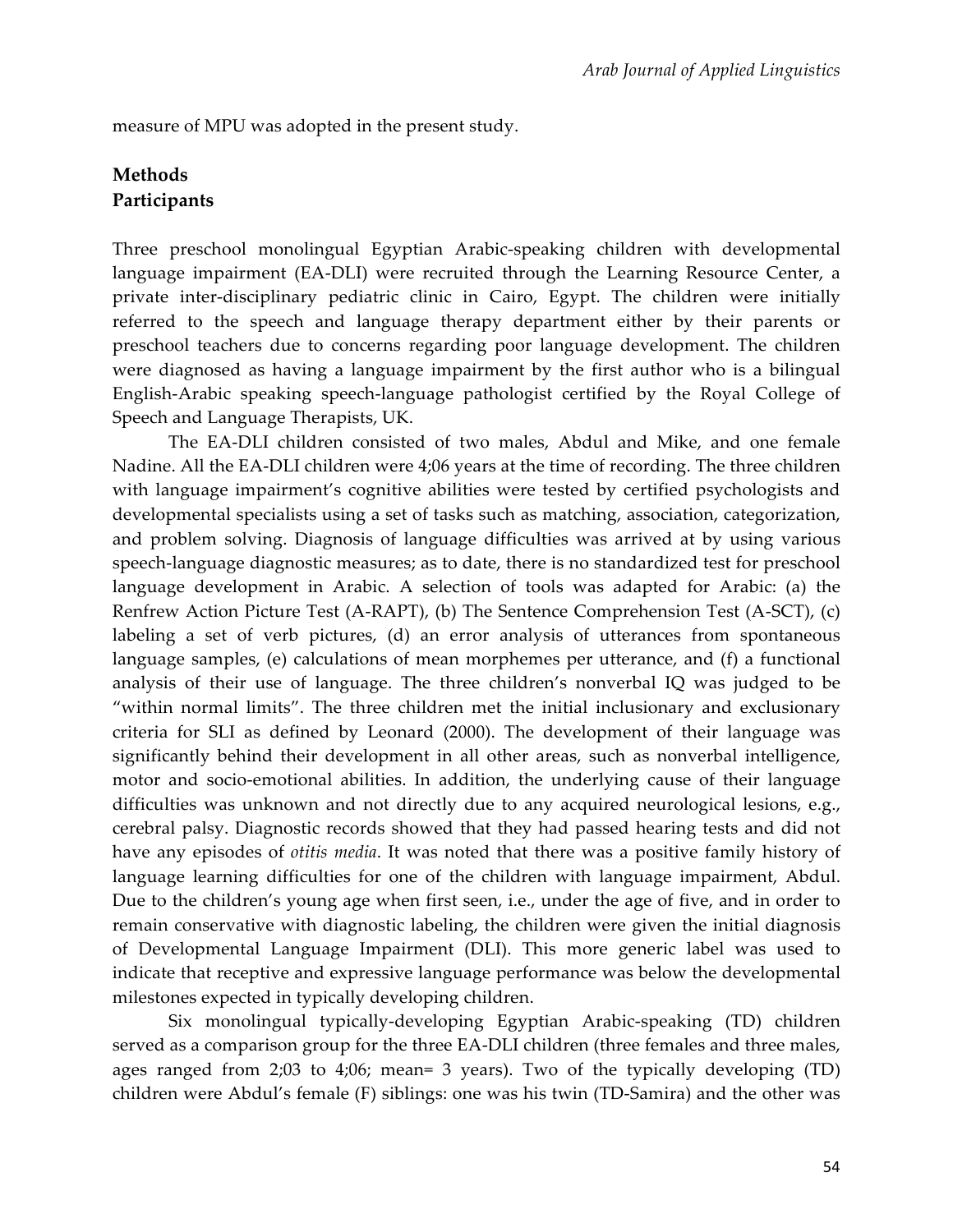his younger sister (TD-Sanna). The remaining four TD children were recruited from preschools or day care centers in Cairo. The TD group was screened by the speech and language therapist. Their birth and medical histories were uneventful, and developmental milestones were achieved within the expected period. The parents of all the children participating in this study provided informed written consent for the use of their children's videos and language samples for research and educational purposes.

## **Procedure**

Videoed language recordings were made of both groups, with their mothers and with the speech and language therapist. During the month that the recordings took place, both groups of children attended twice per week. Each of the eight sessions per child was for 30 minutes and consisted of child-led play sessions, picture description and spontaneous conversation. All sessions were held in the clinic playroom. The children were recorded in the play sessions with the first author and their mothers.

The children's language productions were phonetically transcribed according to the conventions of the CHAT system (MacWhinney, 2000). The first author, who has a high proficiency in Egyptian Arabic as a second language conducted the data transcription. A random transcription sample from all children who participated in this study were reexamined by two independent bilingual speech and language therapists who were native speakers of EA to ensure the consistency and reliability of the coding and analyses.

## **Coding and analyses**

For each child a number of quantitative measures were calculated from the spontaneous language transcriptions of the play sessions: the total number of utterances produced, the percentage of utterances produced with errors (PUE), the mean morphemes per utterance (MPU), the number of verbs produced, percentage of verbs produced with errors (PVE) and a descriptive error analysis of verb productions. Each of these measures will be described in detail below.

## *Mean morphemes per utterance (MPU)*

For reasons discussed above, MPU was chosen in this study as a more accurate measure of linguistic maturity (rather than MLU) in children speaking Semitic languages. The methodology devised by Dromi and Berman (1982) was used to ensure a standardized system for determining the basic unit of counting. The number of morphemes produced for each utterance was calculated and then divided by the total number of utterances to give an MPU calculation for each child.

## *Percentage of utterances with errors (PUE)*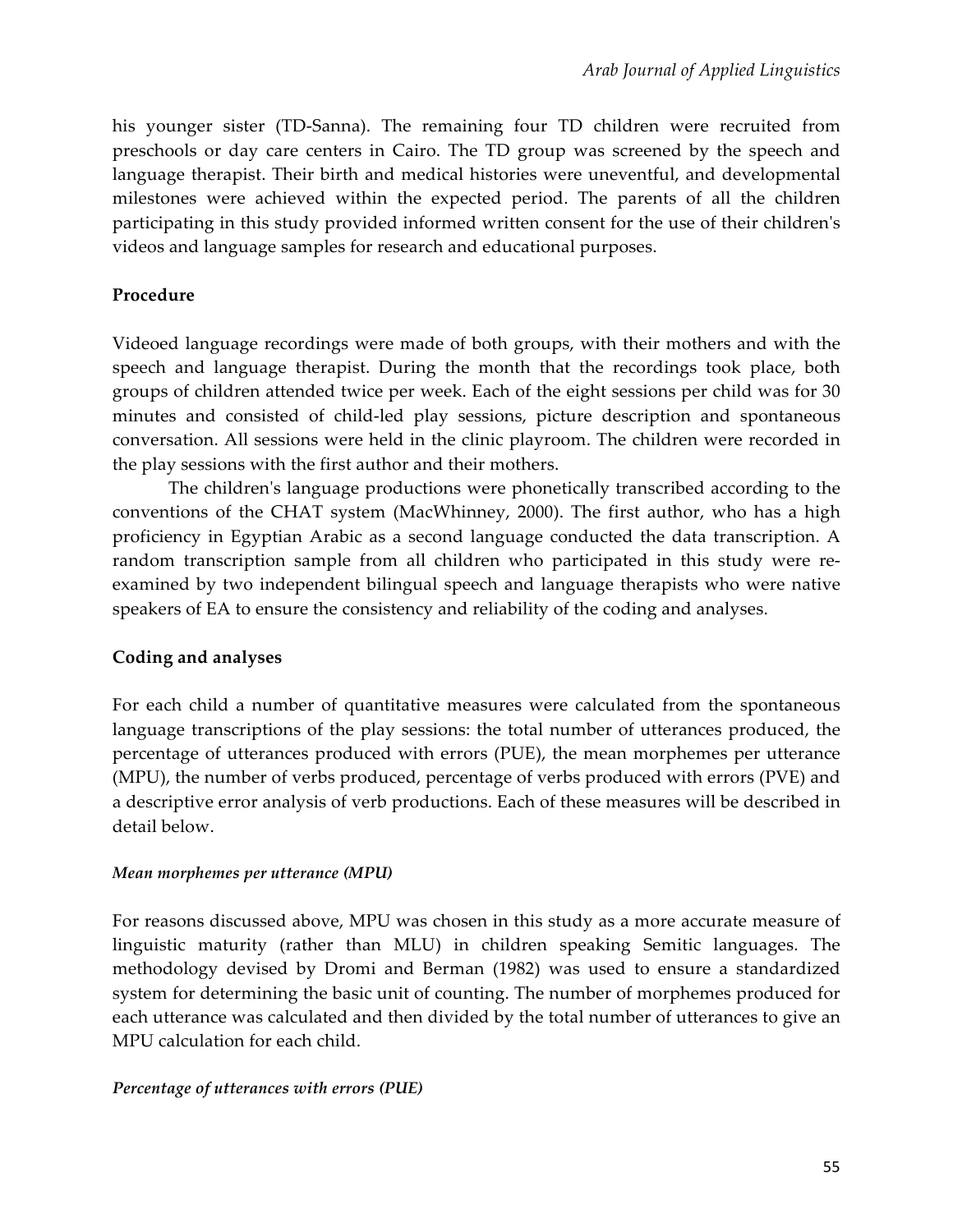All errors were coded and the percentage of utterances produced with errors (PUE) was calculated. Developmental errors were expected to be present in both the DLI and TD children. Given the young age of the TD children it was of interest to identify and describe any qualitative differences in the error patterns found between the two groups.

#### *Analysis of spontaneous verb productions*

All verb form productions were subjected to additional analyses. The number of verbs produced by each child and the percentage of verbs with errors (PVE) were calculated and used to develop a picture of the different error patterns produced by the children. Coding for verb errors was determined by both the syntactic context and the discourse context, e.g., who was the child's interlocutor(s) for determining gender and number. Type/token ratios were also calculated to gain a picture of the relative richness of morphology.

In line with the cross-linguistic findings reviewed above, it was predicted that due to their young age, both TD and EA-DLI children would produce simple unmarked verb forms while the children with DLI would produce them with higher frequency. Specific interest was focused on the production of person and gender agreement relative to the use of tense/aspect marking as these grammatical morphemes had been shown to reflect language specific-patterns of difficulty in previous cross-linguistic SLI research. A secondary interest was to develop a picture of what TD and DLI children would produce as non-adult target forms in Egyptian Arabic, as little language documentation presently exists for developmental forms of this language.

Verb forms extracted from the transcribed play sessions and picture naming were coded according to whether the error was (a) a stripped form without tense/aspect and agreement markers (i.e., person, number and gender); (b) an agreement error for person or gender but correct tense/aspect; or (c) production of a non-adult target form. For example, if the child produced an utterance such as the imperative /buss/ 'you (sgM) look'; where the target form was the imperfective /bi-buss/ (he-is-looking) this would be coded as a tense/aspect error. If the utterance produced was /buss/ 'you (sgM) look' where the target form was the imperative /buss-i/ 'you (sgF) look' this would be coded as an agreement error because the feminine inflection is omitted, but is correct for tense/aspect. The term 'nonadult target form' is used here to describe productions where the tri-consonantal lexical root of the word is produced in the utterance in the location where a verb would be expected, but an incorrect vocalic template for grammatical inflection is inserted. For example, if the target verb is /wiʔiʕ/ 'fell (sgM)', whose root is /wʔʕ/ and the child instead produces /waʔaʕ/. The tri-consonantal root is produced however, the vocalic template is incorrect and this would be considered a non-adult target form.

The language productions of EA-DLI children were compared with the TD children on measures of mean morphemes per utterance (MPU), percentage of utterances with errors (PUE) and an analysis of the number of verbs produced and percentage of verbs with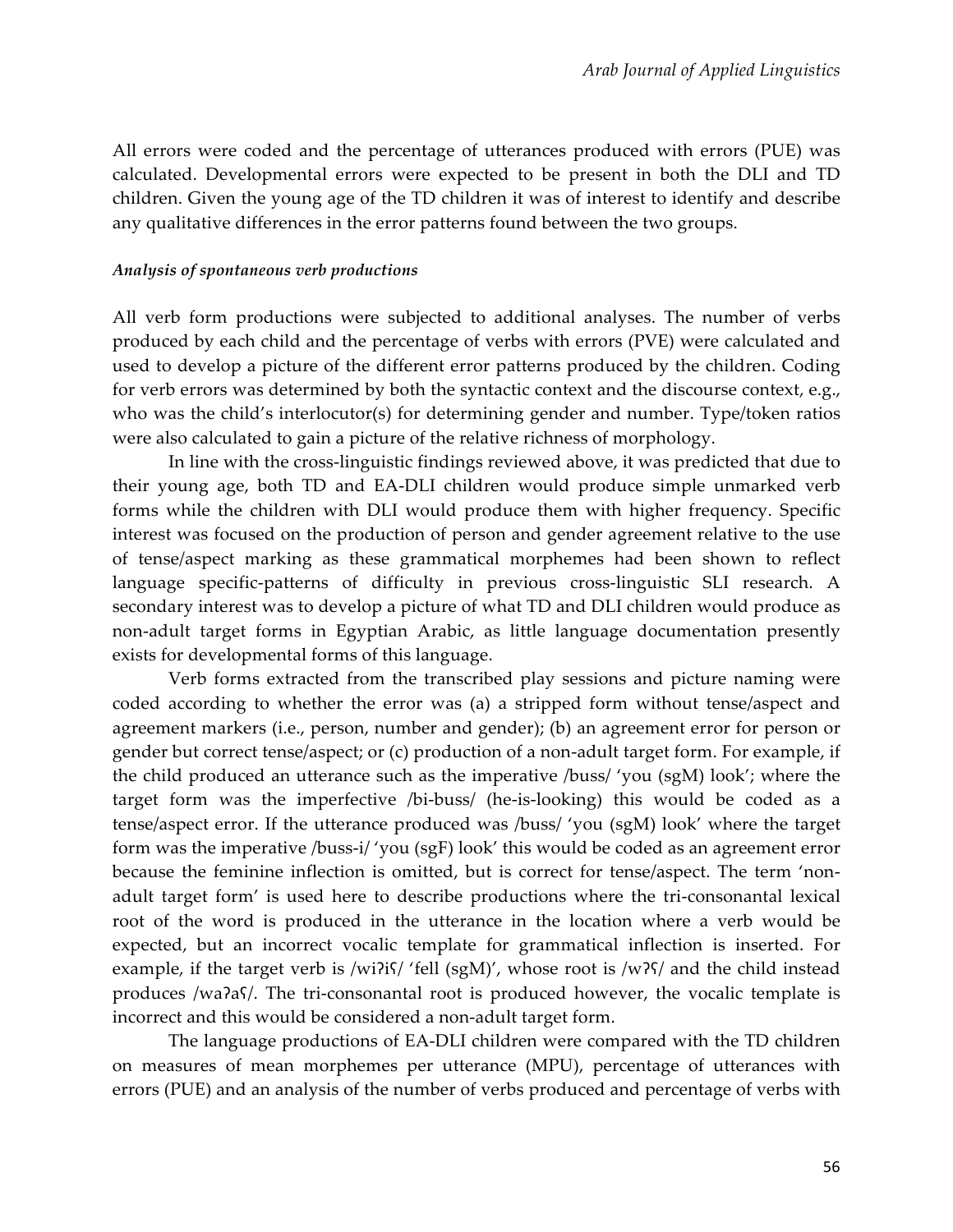errors (PVE). Verb related morpheme error comparisons across groups were limited to descriptive statistical analysis because of the small sample size and low frequency of occurrences.

## **Results**

## **Mean Morphemes per Unit (MPU)**

Mean morphemes per unit were calculated for each of the nine children who participated in this study. For the three children with EA-DLI, a total of 301 utterances were transcribed for Abdul, 154 utterances were transcribed for Mike and 128 utterances were transcribed for Nadine.

## Table 1

*Age, Number of Utterances, Mean Morphemes per Utterance (MPU), Percentage of Utterances with Errors (PUE), Number of Verbs Produced and Percentage of Verb Error Patterns (PVE) for children with EA-DLI and TD children.*

| Participant | Age  | Number of  | <b>MPU</b> | <b>PUE</b> | Number of | <b>PVE</b> |
|-------------|------|------------|------------|------------|-----------|------------|
|             |      | utterances |            |            | Verbs     |            |
| DLI-Abdul   | 4,06 | 301        | 2.4        | 40%        | 92        | 84%        |
| DLI-Mike    | 4,06 | 154        | 2.9        | 88%        | 97        | 56%        |
| DLI-Nadine  | 4,06 | 128        | 3.0        | 43%        | 61        | 33%        |
| TD-Samira   | 4,06 | 89         | 7.5        | 9%         | 34        | $0\%$      |
| TD-Sharif   | 3,04 | 66         | 2.1        | 35%        | 26        | 16%        |
| TD-Sanna    | 3,00 | 39         | 4.2        | 26%        | 33        | 6%         |
| TD-Suzy     | 2,07 | 47         | 3.0        | 28%        | 20        | 15%        |
| TD-Omar     | 2,04 | 41         | 2.8        | 15%        | 19        | 16%        |
| TD-David    | 2,03 | 49         | 2.6        | 53%        | 21        | 57%        |

This relatively large number of utterances was balanced by a quite small MPU. In contrast, the number of utterances produced during the recorded play session was only 89 for the TD children and while the younger TD children produced relatively fewer utterances, they had age appropriate MPUs of between 2.1 and 4.2. At four years of age, the children with EA-DLI had MPUs that fell into the range for the TD children between two and three years of age. The EA-DLI and TD children's MPUs are summarized in table 1.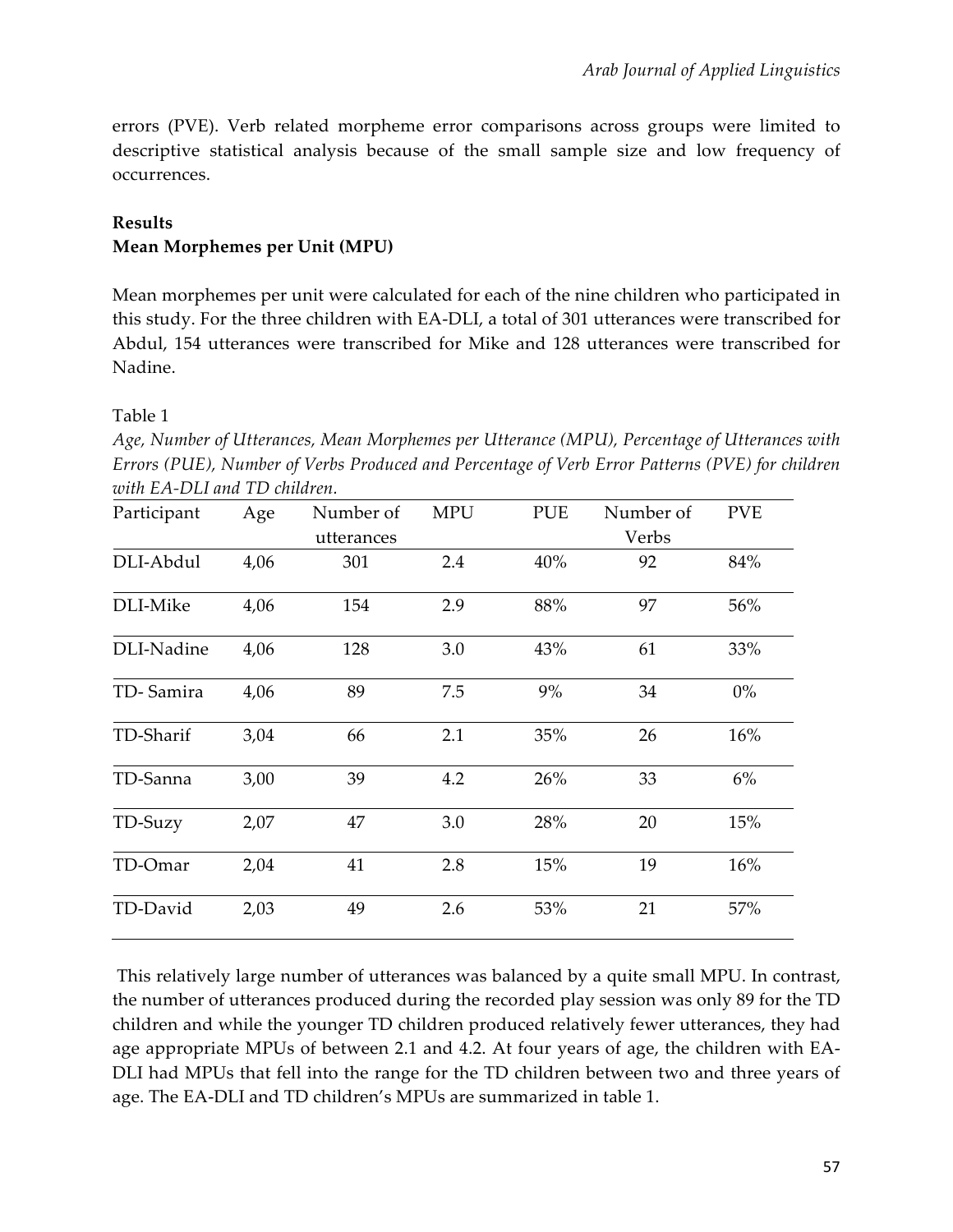## **Percentage of Utterances with Errors (PUE)**

Both the children with EA-DLI and the TD children were found to produce utterances with errors. The children with EA-DLI produced a higher percentage of their utterances (PUE) with errors (range between 40% and 88%). Only the youngest TD child, David, produced a PUE (53%) in this range. The other TD children produced PUEs of between 9% and 35%, but note that these were calculated on relatively smaller samples compared with the children with DLI (see Table 1).

## **Analysis of verb productions and verb error patterns**

The proportion of verbs produced in these spontaneous speech samples varied considerably in both the children with DLI (Abdul 47%, Mike 63% and Nadine 30.6%) and the TD children (Samira 38.2%, Sharif 39.4%, Sanna 84%, Suzy 42.6%, Omar 46.3% and David 42.9%). This variation is likely to be the result of a complex interaction between developmental maturity, MPU and relative proportion of errors produced. Analysis of the percentage of verbs with errors (PVE) revealed different levels of ability to produce correct verb forms in the children with DLI: Abdul-79/92 (86%) verbs with errors; Mike-54/97 (56%) verbs with errors, Nadine-20/61 (33%) verbs with errors. Apart from the youngest TD child David- 12/21 (57%) verbs with errors, the other TD children's verb errors ranged from 0- 16% (see Table 1).

Regarding the use of tense/aspect verb forms, both groups of children produced the imperfective and perfective aspect but with varying levels of accuracy. Overall the perfective aspect was more frequently produced correctly than the imperfective aspect. Although perfective verb forms were produced correctly to mark tense in the speech samples of both the children with EA-DLI and the TD children, the errors which occurred involved substitution or omission of agreement marking for gender or person. For example, Abdul produced /tiliʕ/ 'went-up (3sgM)' instead of /tilʕit/ 'went-up (3sgF)'.

Both groups of children produced some verbs with the correct person, number, gender and aspectual/tense agreement. However, errors occurred in both the DLI and TD children's spontaneous verb productions. There was variability amongst the TD children. The two predominant error patterns were (1) an unmarked 'default' verb form was produced instead due to omissions of the aspectual proclitic used to mark imperfective aspect. In these instances, it was strictly the aspectual proclitic, as opposed to prefixes associated with the imperfective, which is invariant, and unique as an aspectual proclitic); or (2) errors with agreement for number, gender or person, and tense/aspect was correct (see Table 2).

Regarding the first type of error, there was more than one default verb form selected by the children. In such instances, obligatory morphological inflections were omitted for both tense/aspect and gender/person. For the TD children Suzy (50%) and Omar (66%), one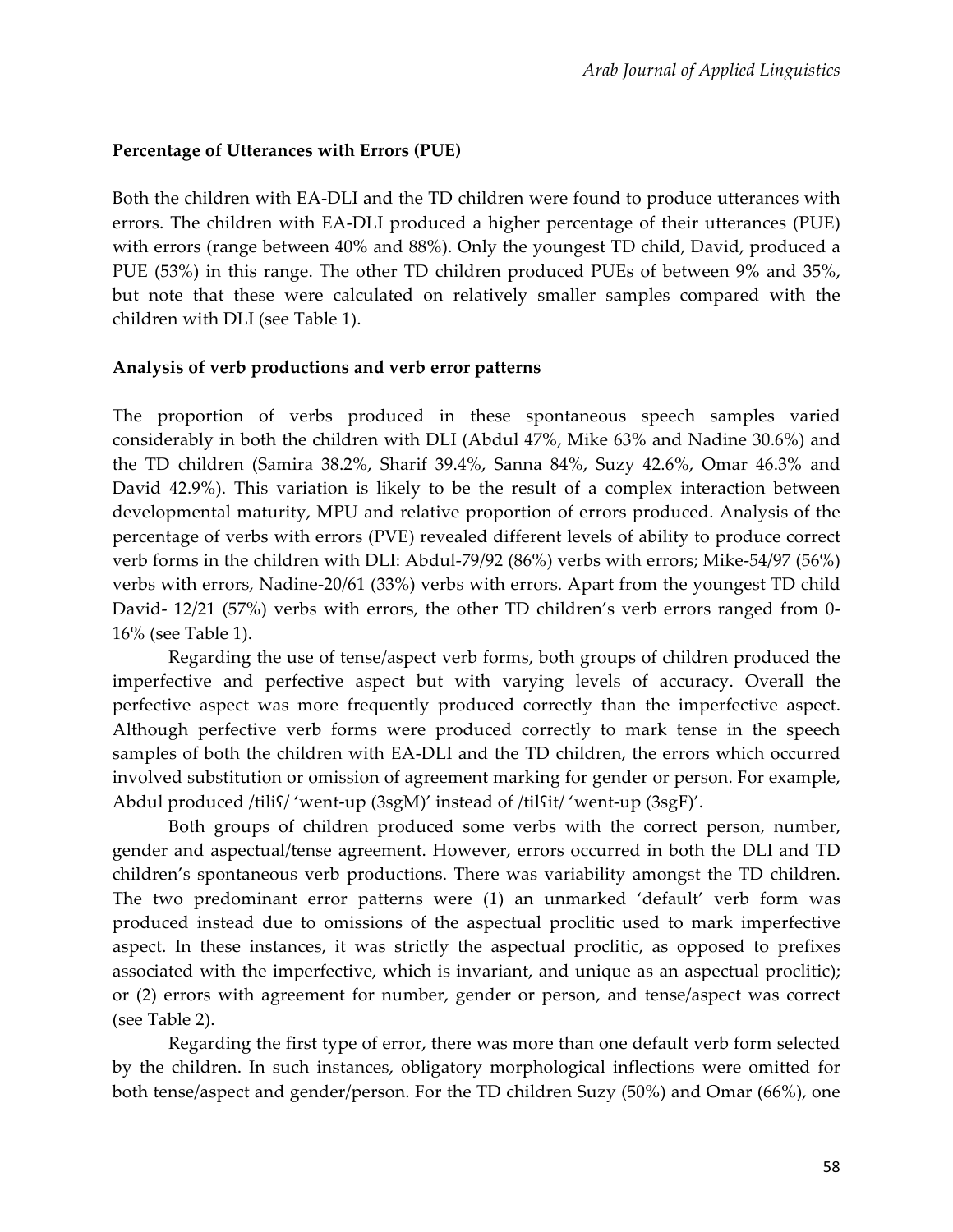half or more of their erroneous verb forms produced were use of the default verb forms with omissions of grammatical marking. The second most frequent error type was when the tense/aspect of the verb was correct but agreement information for person, number and gender was incorrect. The third type of error was where the children produced a non-adult target form. David, the youngest TD child produced a small number of such non-adult target forms and the three children with DLI produced such errors. The error patterns of the children with EA-DLI compared with the TD children are presented below (see Table 2).

| Percentage of verb error patterns for the children with EA-DLI and TD group |      |                 |        |                  |                   |                                                                |  |  |  |
|-----------------------------------------------------------------------------|------|-----------------|--------|------------------|-------------------|----------------------------------------------------------------|--|--|--|
| Participant                                                                 | Age  | Number<br>Verbs | of PVE | Default<br>forms |                   | verbGender, number, Non-adult<br>person errors buttarget forms |  |  |  |
|                                                                             |      |                 |        |                  | aspect<br>correct | tense                                                          |  |  |  |
| DLI-Abdul                                                                   | 4,06 | 92              | 84%    | 23.3%            | 71.5%             | 5.2%                                                           |  |  |  |
| DLI-Mike                                                                    | 4,06 | 97              | 56%    | 64.8%            | 22.2%             | 13%                                                            |  |  |  |
| DLI-Nadine 4,06                                                             |      | 61              | 33%    | 15%              | 75%               | $10\%$                                                         |  |  |  |
| TD-Samira                                                                   | 4,06 | 34              | $0\%$  | $0\%$            | $0\%$             | $0\%$                                                          |  |  |  |
| TD-Sharif                                                                   | 3,04 | 26              | 16%    | 25%              | 75%               | $0\%$                                                          |  |  |  |
| TD-Sanna                                                                    | 3,00 | 33              | $6\%$  | $0\%$            | 100%              | $0\%$                                                          |  |  |  |
| TD-Suzy                                                                     | 2,07 | 20              | 40%    | $50\%$           | $50\%$            | $0\%$                                                          |  |  |  |
| TD-Omar                                                                     | 2,04 | 19              | 16%    | 66.6%            | 33.3%             | $0\%$                                                          |  |  |  |
| TD-David                                                                    | 2,03 | 21              | 57%    | 25%              | 50%               | 25%                                                            |  |  |  |

Table 2

## *Pattern one: Use of a default verb form*

The children with EA-DLI and most of the TD children used a simpler default verb form where they omitted obligatory inflectional morphology. Although present in both groups of children, the prevalence of this error varied. This form was used by the four TD children between the ages 2;03-3;00 but did not appear in the samples of the two older children, and was present to differing degrees in the speech produced by all three of the children with EA-DLI. It was Mike's predominant error pattern but neither Nadine's nor Abdul's. The default verb form either resulted from omitting tense and aspectual marking or it was due to the omission of number, gender, person markers and tense/aspect. The default verb form took more than one form; it either resembled the imperative, or the subjunctive or a variant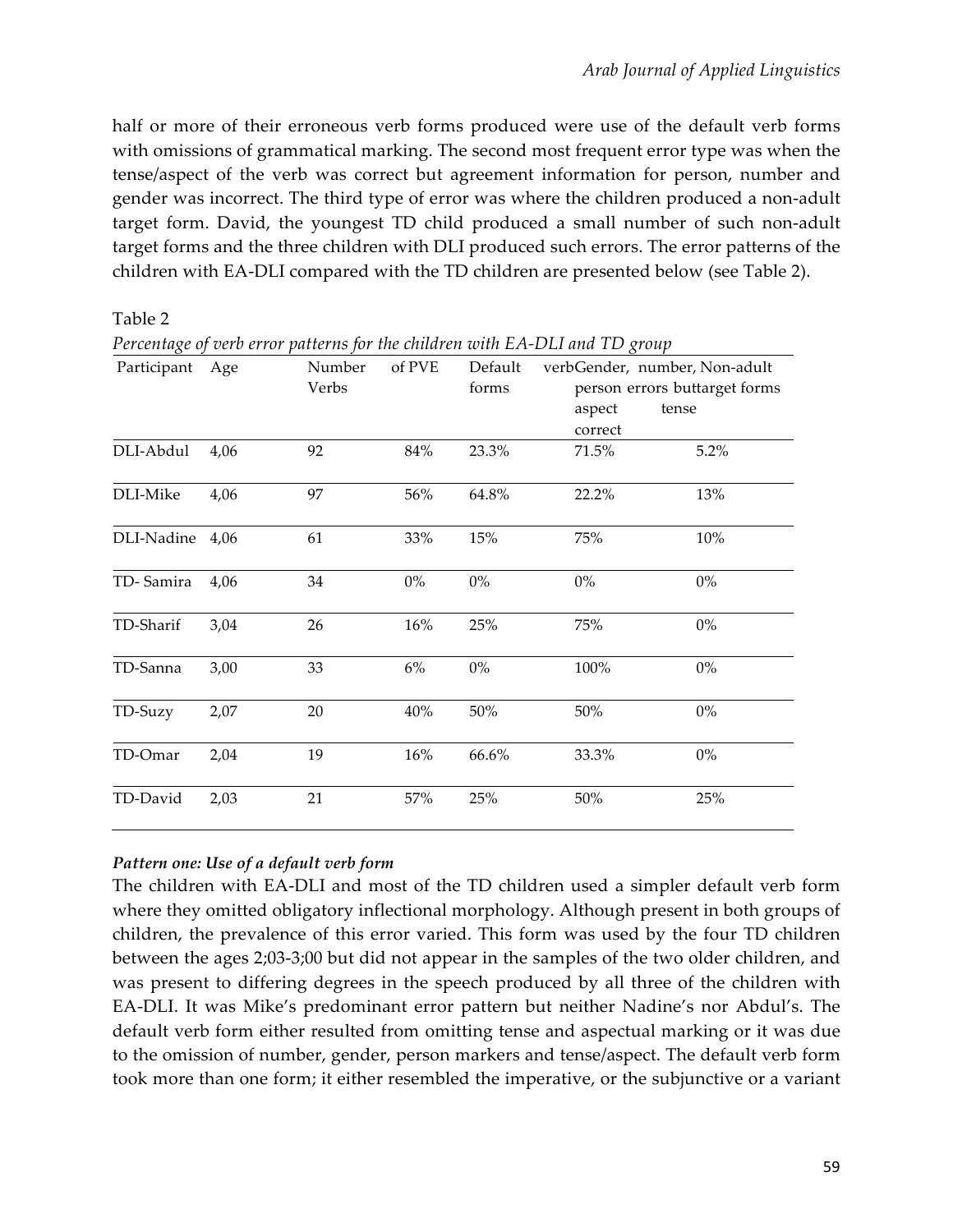of the imperfective stem. 23.3% of Abdul's errors were of this type, 64.8% of Mike's and 15% of Nadine's.

The first type of default verb form was one that resembled the imperative form. For example, the child with EA-DLI, Nadine, was holding a picture of a man opening a box. She produced the utterance \*/?iftaħ ʕelba/ (open box) using the imperative form /?iftaħ/ (open-2sgM) instead of the target /bi-yi-/?iftaħ/ (he-is-opening), thus omitting the aspectual proclitic and person marker /yi-/ (2M). It must be noted that in Egyptian Arabic in many contexts, forms without the proclitic bi- are in free variation with bi- forms. For example, both forms are acceptable /bi-yi-/ʔiftaħ/ (is-opening-2sgM) or /yi-/ʔiftaħ/ (opening-2sgM), however, in the context where the child is describing an action selecting an imperative would be an error. In another example, the same child, Nadine was sitting at a table coloring with her mother and she was talking to her mother about what she was doing. She produced the following utterance "What is Nadine doing? Scribble" \*/nadine teʕmil ih teʕmil ʃaxbat/. She used the imperative form /ʃaxbat/ (scribble-2sgM) instead of /ba-ʃaxbat/ (am-scribbling-2sgM), omitting the aspectual marker /ba-/.

Both groups of children appropriately used the subjunctive forms in the first person plural when they were requesting help or actions. This is an un-prefixed form used as an optative for suggestions, invitations and requests, producing phrases such as "(let's) play", i.e., /nel?ab/ 'play (1Pl)'. However, the subjunctives were also selected as a second type of default verb form by both groups of children and used as substitutions for indicative verbs which require the prefixes /bi-/ or /ha-/ as in /bi-nel?ab/ 'we are playing (1Pl)' or /ha-nel?ab/ (we-will-play). For example, when the child with EA-DLI, Mike, wanted to leave, he used the subjunctive \*/nerawwaħ/ (go-home (1Pl) instead of /ʕayiz ʔarawwaħ/ (I-want-to-gohome-1sg). When the third child with EA-DLI, Abdul, wanted to buy some sweets, he used the phrase \*/negib bonboni/ (we-get sweets) instead of /ʕayiz <u>ʔagib</u> bonboni/ (I-want to-get sweets).

#### *Error pattern two: Incorrect agreement for number, person and gender but correct use of aspect/tense*

The second error type occurred when the children produced a verb form with the correct aspect/tense but produced errors in gender and/or person. Errors involved both feminine (requiring overt marking) and masculine (unmarked) target verb forms. Person agreement marking errors also occurred. The children were all recorded in play sessions with adult women (the first author and their mothers) present. Thus it would seem that the children had more potential contexts in which they could use the feminine person markers than they did the masculine. Errors on target feminine forms occurred for both naturally gendered subjects and grammatically gendered objects. Additionally, when the children were referring to the same person or object in successive utterances, they produced both feminine and masculine forms in alternation. For example, when Nadine was talking about the actions of a doll (feminine object) within the session she used both the correct and incorrect agreement for gender. For example, \*/ʔarusa nayim lih/ (doll sleep-3sgM why) and /ʔarusa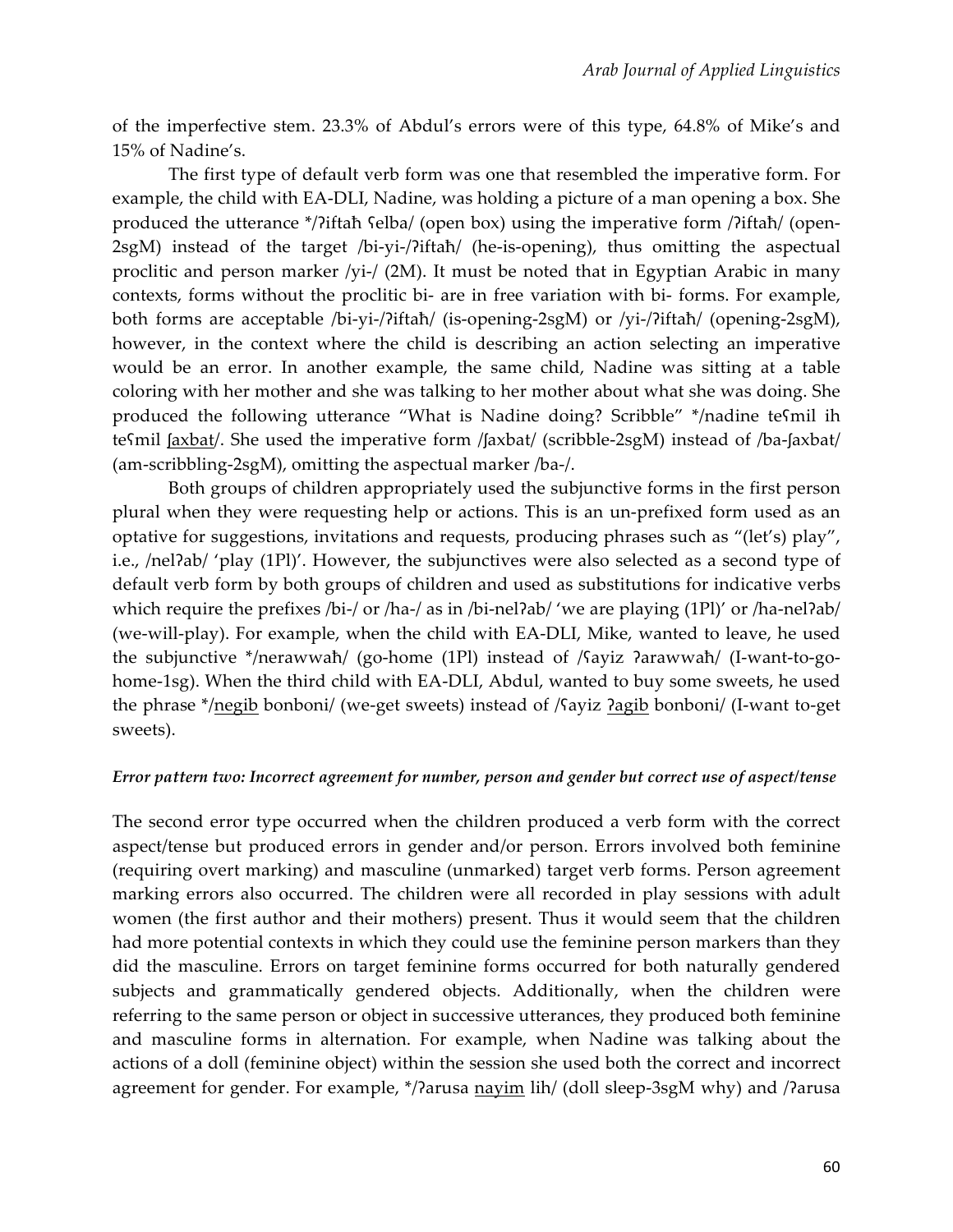siħyit/ (doll woke-up-3sgF). In another example when Nadine was describing a cake she pretended to make, she produced the verb *do* with the incorrect gender and person markers, \*/?anna bi-yi-ʔiʕmil (keka)/ (I is-making-3sgM cake) instead of /ʔanna ba-ʔaʕmil (keka)/ (I am-making-1sg cake). It is important to note that in the first person singular form there is no gender marking required.

Errors concerning the production of the imperative were with gender agreement and never with (plural) number agreement. It is important to note here that imperatives although marked for gender and person are only marked for plural person and there were fewer opportunities where the children would use the plural imperative (female interlocutor). In addition, when the children were using the imperative they frequently omitted the 2nd person feminine singular marker /-i/. This type of error was present in all the language samples but with varying degrees of occurrence. For example, when the TD child, Sharif was passing an object to his mother he used the utterance \*/xud ya mama/ (take(it)-2sgM mummy) instead of /xud**i** ya mama/ (take(it)-2sgF mummy). Regarding the EA-DLI children, this error pattern was less prevalent in Mike's productions and more prevalent in Abdul's and Nadine's productions. Approximately, 22.2% of Mike's and 71.5% of Abdul's and 75% Nadine's verb errors were of this type compared with the TD children who produced 33-100% of their verbs with this error pattern. Again variability is seen both within and between the two groups. Mike's verb errors resembled the TD children's, Suzy and Omar; Nadine and Abdul's errors resembled the other three TD children. The only age matched child Samira, Abdul's twin sister, produced no verbs with errors.

Nadine and Abdul's agreement errors were with the imperative, the imperfective and perfective aspect. As mentioned above, the discourse context involved female interlocutors, which required the children to mark verb forms with overt feminine inflections. This may have provided an opportunity to reveal a degree of difficulty, which might have gone undetected in other conversational environments.

## *Error pattern three: Production of non-adult target forms*

The production of non-adult target forms is the third error pattern that was identified. This incorrect form was produced by all of the children with DLI (Abdul *n*=4, Mike *n*=7, Nadine *n*=2) and the youngest TD child (David *n*=2). Although these forms were produced only rarely, their presence is noteworthy. In these instances, the correct consonantal root of the verb was produced with a vocalic pattern, which was not the correct inflectional pattern for that verb although possible in Egyptian Arabic (i.e., a pseudoword but not a phonotactic violation). Examples will be used to illustrate this error pattern. In the first example, Nadine was eating a sandwich which she then smelled, the verb for *smell* is /ʃim/. She produced the pseudoword \*/ʃimma/. The 2nd person feminine form of the verb would be /ʃimmi/ and the 2nd person masculine form of the verb would be /ʃim/, but there is no marker /–ma/ at the end of verbs in Arabic. The youngest TD child also produced two of these errors. One occurred when he was drawing and he produced the pseudoword /taʔtib/. The root for the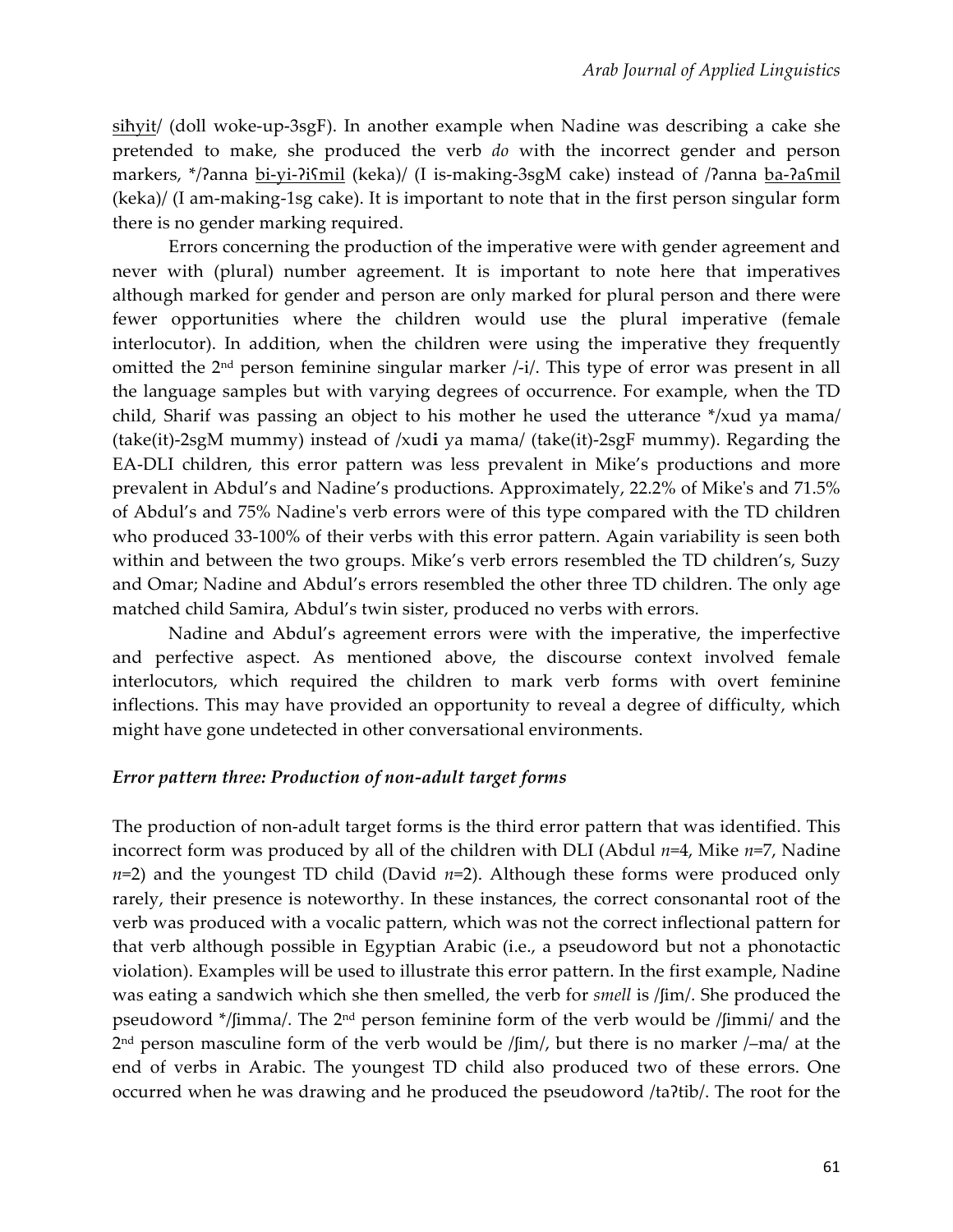verb write is /ktb/ and substituting /t/ for /k/ is common at this age (Amayreh & Dyson, 1998), however, David's production is a non-word since an incorrect inflectional pattern is used. The target form could have been /ba-ʔaktib/ (am-writing-1sg) or /ʔaktib/ (writing-1sg), the imperative would be /ʔiktib/. Thus, although these errors were infrequently produced, in all cases the root was maintained which given the morphological structure of Arabic is interesting as will be discussed further below.

In summary, the main features of verb related errors in Egyptian Arabic-Developmental Language Impairment are: the use of the default verb forms due to omissions of obligatory morphological forms which are used to mark number, gender and tense/aspect; difficulty with verb agreement for number person and gender; and the production of non-adult target forms. The development of tense and aspect appears to occur early on in EA as demonstrated by the productions of both groups of children. Both the children with EA-DLI and the TD children had less difficulty with their use of the perfective and the imperfective future aspect relative to the other forms. The same verb form errors are seen in both the children with EA-DLI and the youngest TD children with varying rates of production in and within the groups.

## **Discussion**

The first aim of this work is to provide a characterization of language-specific markers for Arabic LI, which can be used to inform more effective diagnostic and treatment methods. The second is to identify how the linguistic deficit patterns of Arabic LI compare to children with LI who speak other languages. Finally, the findings presented here will be related to theoretical accounts proposed for SLI.

## **Mean Morphemes per Utterance and Percentage of Utterances with Errors**

The children with DLI displayed fewer morphological markers as measured by their MPUs. The three children with DLI at four years had MPUs of less than 3.0, which fell into the range of MPUs for the younger TD children between two and three years of age. There is a great difference when these are compared with Abul's twin sister TD Sanna, whose MPU was 7.5. For the TD children, the range of MPU values varied from 2.1 to 4.2 in the five children aged between 2;0 and 3;04. These findings are in line with MPU measures of TD Hebrew-speaking children (Dromi & Berman, 1981).

Regarding frequency of errors, as expected, developmental errors were present in both groups of children and percentage of utterances produced with errors (PUE) fluctuated. There is no comparable normative data available in Arabic to compare the age at which normal developmental errors occur relative to MPU. However, cross-linguistic studies on Hebrew (Berman, 1985) and English (Bowerman, 1982) report that overregularization errors are most frequent around the age of 2;06-3;00. This study demonstrates that high PUE ranging from 15-53% were produced by TD children aged 2;03-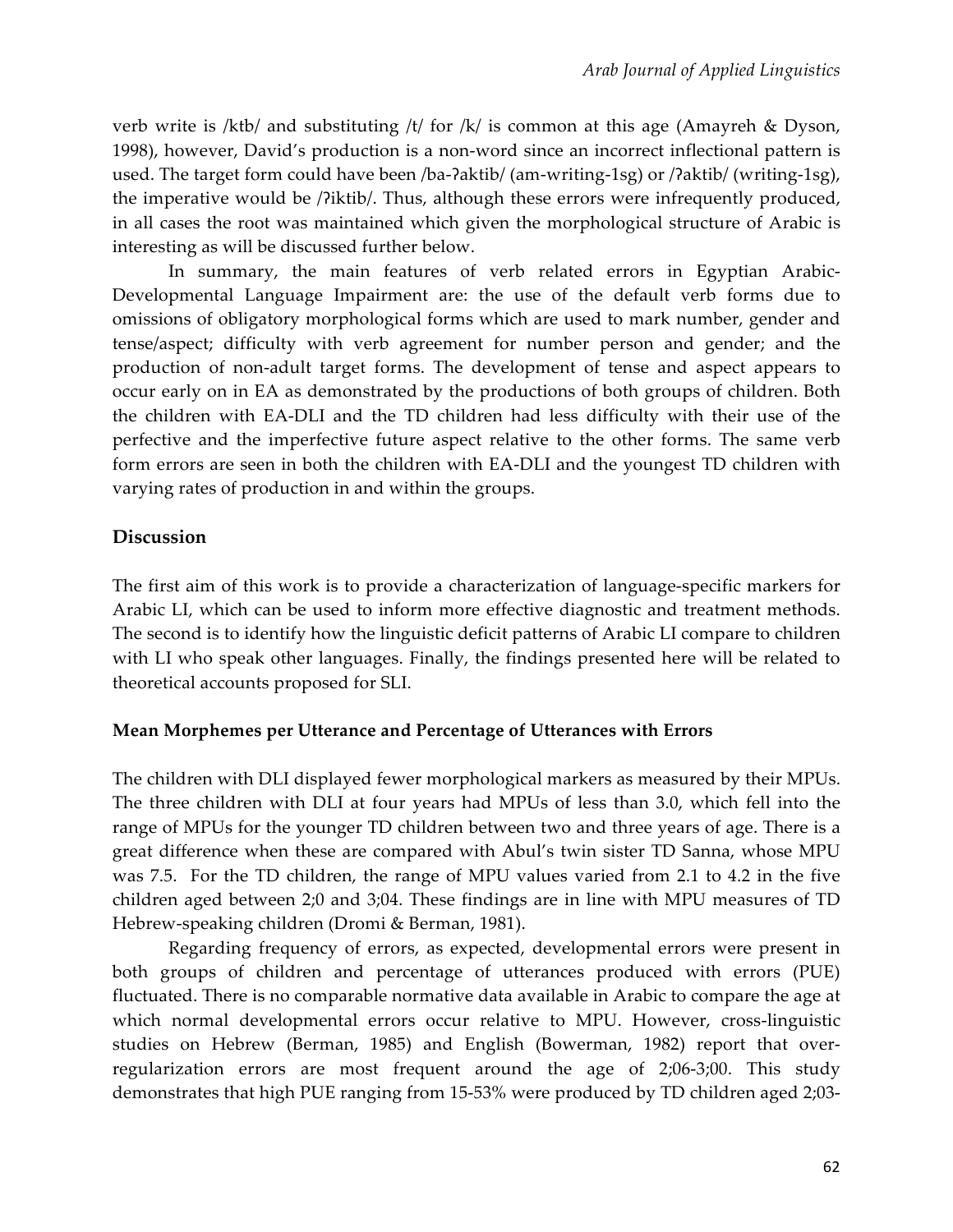#### 3;04 years.

#### **Verb morphology in Arabic DLI**

When searching for clinical markers for SLI the focus in the past has been to look at tense/aspect morphemes, number morphemes and person-agreement morphemes. One notable finding in the present study is that both the children with EA-DLI and the TD children had no difficulty with their use of perfective aspect, which is in contrast to Indo-European languages examined for SLI. The three children with EA-DLI correctly used participles and the passive, with a low rate of omission, which was similar to the TD group. Participles in Arabic are only marked for number and gender and they do not need supporting verbs. It is interesting that the EA children did not select participles as a default verb form. Since participles are not marked for person, one might assume the children with EA-DLI would use substitute forms that do not require person marking. However, this was not the case.

Two error patterns were very common but to varying degrees both among the TD and EA-DLI group and among the children with EA-DLI. A third error pattern was less prevalent, and present in the DLI group but only in one of the TD children. The first error pattern was that the EA children selected a default verb form. This was the dominant error for one of the EA-DLI children and two of the TD children. This form either resembled the imperative or the subjunctive. The second error pattern was tense or aspect was correct but there was an error with agreement for number, person and/or gender marking. This error was most common in the productions of two of the children with EA-DLI and three of the TD children. The third error was the production of a non-adult target form; this was the least common in both groups.

Attention to aspect morphemes has not been a particular focus in the SLI literature partly due to the language types examined (Fletcher, Leonard, Stokes & Wong, 2005). When tense and aspect were examined in English-speaking children with SLI, tense was seen to present more of a problem for them than aspect (Leonard, Deevy, Miller, Rauf, Charest & Robert, 2003). Cantonese children with SLI were less likely to use selected perfective and imperfective aspectual markers than both same age peers and younger TD children but had no difficulty with their use of past-time (Fletcher et al., 2005). Both the children with EA-DLI and the TD children had no difficulty with their use of past-time (perfective). These Arabic findings are therefore in contrast to findings reported for SLI concerning tense and in particular past tense, where past tense has been reported to be an area of difficulty for English-, Swedish-, Spanish- and Hebrew-speaking children with SLI (Swedish: Hansson and Bruce, 2002; Hansson and Leonard, 2003; Hebrew: Leonard et al, 2000; English: Conti-Ramsden &Windfuhr, 2002; Leonard et al., 2003).

From the increasing cross-linguistic body of literature on SLI, it is evident that although these children have morpho-syntactic difficulties there is inconsistency within languages, between languages and between typical versus deviant development. The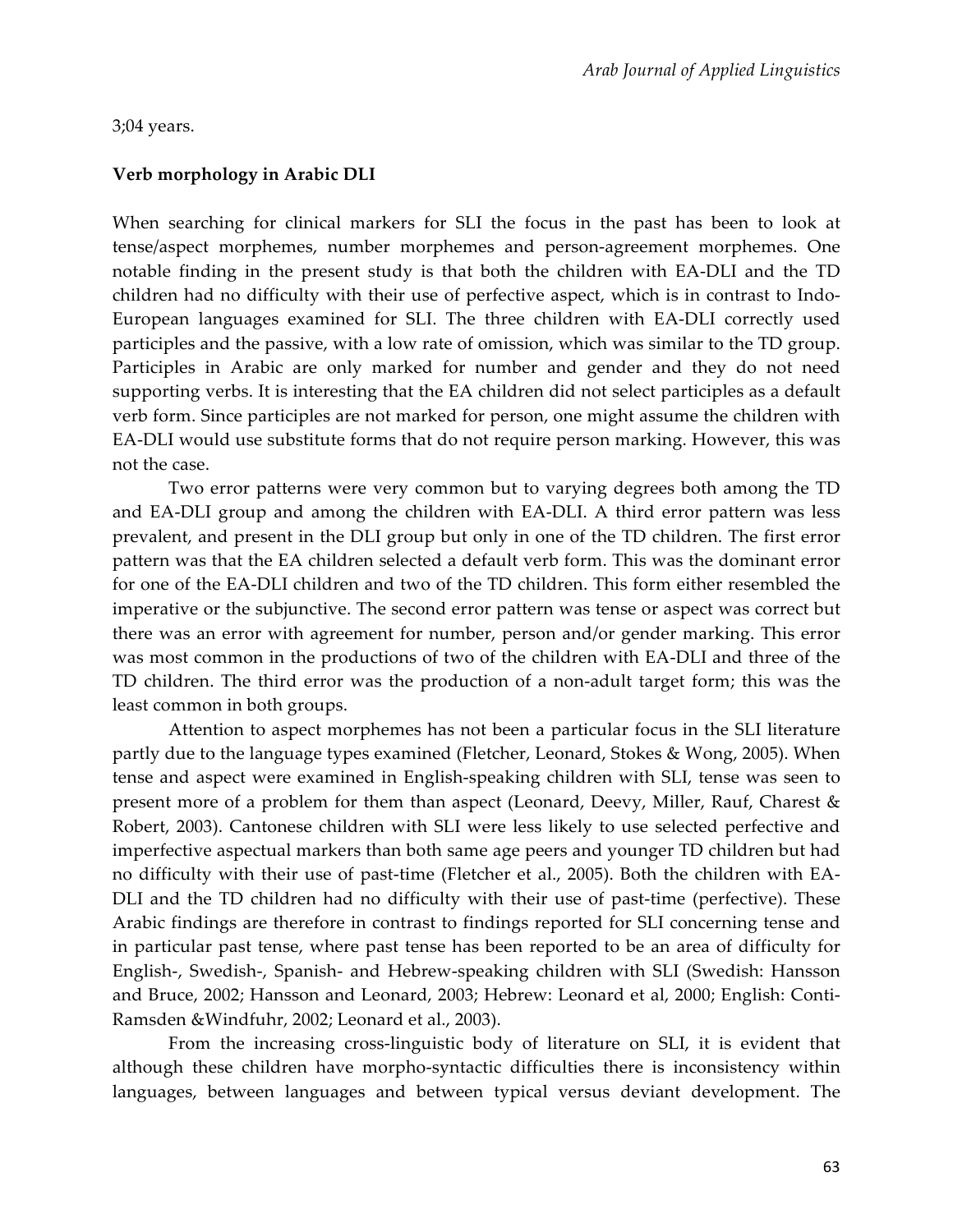results presented in this paper provide a preliminary account of language impairment in Egyptian Arabic detailing the difficulties in verb form that occur. Due to the small corpus, the findings should be interpreted with some caution. However, these findings may assist the direction of further research of language impairment in Arabic. The findings of this study demonstrate that the children with EA-DLI do spontaneously produce inflectional verb morphology, although errors were also observed. The observed errors were similar to those produced by the typically-developing younger children. Additionally, analysis of EA verb errors demonstrate that for both groups difficulty with number, person and gender markings are more problematic for the children than use of tense and aspect. However, there was variability between and across both groups as well as variability crosslinguistically. Before considering possible reasons for this pattern of results, it is important to clarify what can and cannot be deduced, from the results reported about Arabic speaking children's knowledge of aspect, tense, and agreement. In the next section these questions will be addressed and will be discussed in light of current theories used to account for SLI.

#### **Theoretical accounts for EA-DLI**

Researchers have proposed different theoretical accounts for surface errors produced by children with SLI; and more specifically with their use of uninflected or 'default' verb forms. Two theories will be discussed in light of the Arabic findings: the *Extended Optional Infinitive Account* (Rice et al, 1995; Rice & Wexler, 1996; Rice et al., 2000), and the *Surface Account* (Leonard et al, 1997; Leonard, 2000).

#### *The Extended Optional Infinitive Account*

According to the Extended Optional Infinitive (EOI) Account, children with SLI either lack the knowledge that verbs must be finite in main clauses, or they go through a prolonged period of development during which they assume that agreement and /or use of tense are optional. Thus when a finite form is not selected by the children with SLI, an infinitive is used instead, i.e. the 'bare' form of the verb. So what would the Extended Optional Infinitive Account predict for languages which do not have infinitive forms in their language, such as is the case for Arabic? Considering this question raises both typological as well as theoretical issues specific to claims regarding SLI.

A notable error pattern found in the present study by the EA-DLI children was the use of a simpler verb form; this has been reported in the cross-linguistic data in Hebrew, English, German and Swedish (Hamann et al., 1998; Hansson et al, 2000; Hansson and Leonard, 2003;; and Leonard, et al 2000) as well as in Egyptian Arabic (Morsi, 2009). In a language such as Hebrew where infinitive inflections are complex, the EOI Account would predict infinitives to be problematic. Contrary to this in the Hebrew SLI data (Leonard et al., 2000), the children did not use infinitives as their default verb form, which are more complex morphologically; instead, they either used (1) the stripped forms that are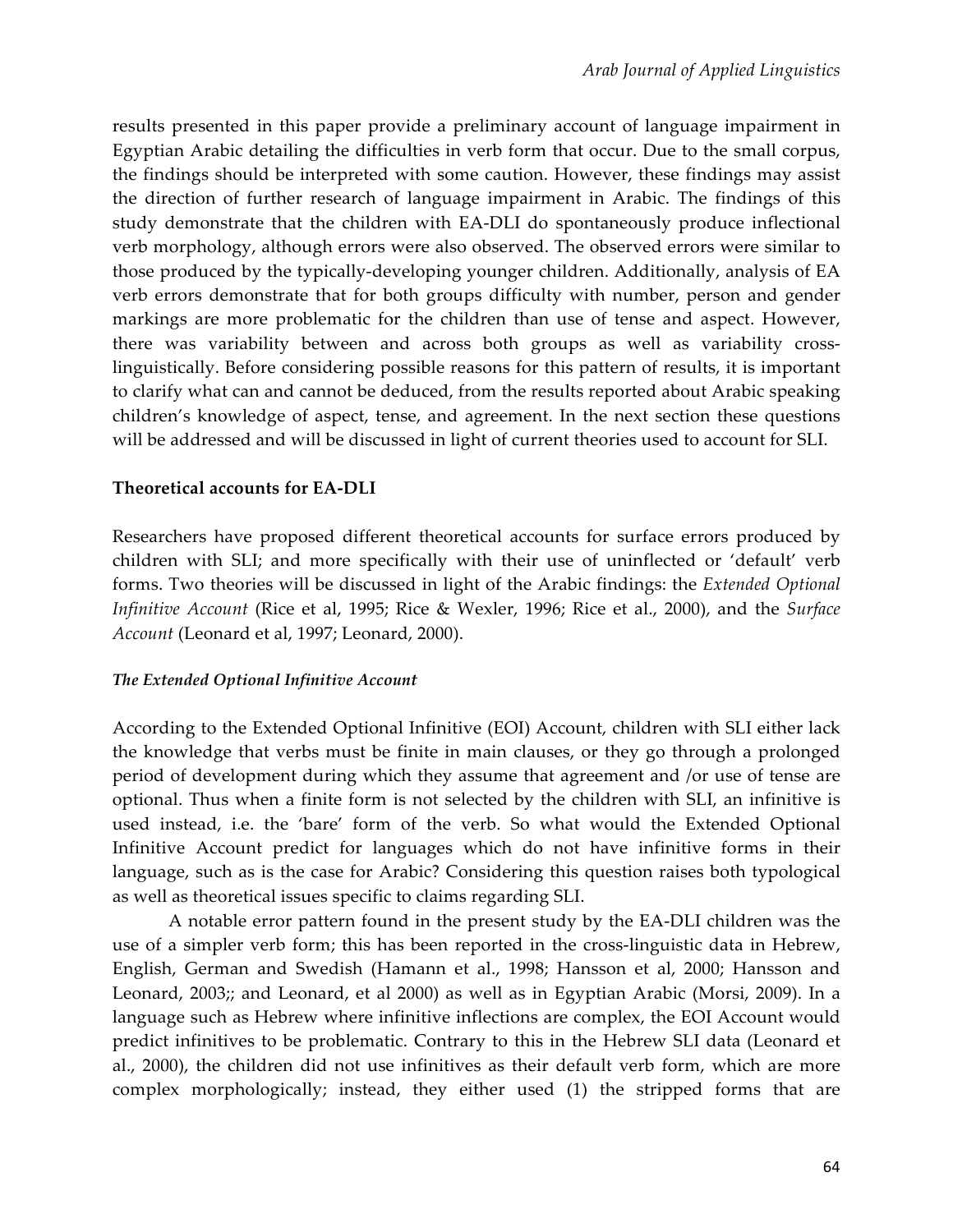characteristic of the early stages of Hebrew child language (Berman & Armon-Lotem, 1997) or they used (2) the Present masculine singular form or (3) the Past 3rd person masculine singular form as substitutes for the appropriate verb form. The second and third forms in Hebrew are the simplest morphologically and are often referred to as the basic forms (Berman, 1985; Berman and Armon-Lotem, 1997). The EOI Account (Rice and Wexler, 1996) would predict a different form be used for Arabic since there are no infinitive forms. Although both groups did use a simpler unmarked form of the verb, the occurrence of the default verb form in the EA children's speech varied in frequency, in both the children's language productions with EA-DLI and the TD group.

An amendment to this theory would be to propose that similar to the Hebrew SLI children the EA-DLI children use simpler unmarked morphological forms for an extended period of time, and depending on the language typology this may be any zero morphology default form depending on the language e.g., the infinitive in Swedish and English (Hansson et al., 2000), or the present masculine singular form and the past 3rd person masculine singular form in Hebrew (Leonard et al, 2000) or the default verb forms in Egyptian Arabic e.g., the  $3<sup>rd</sup>$  person masculine singular imperative,  $2<sup>nd</sup>$  person plural subjunctive or a variant of the imperfective stem. The use of these stripped forms is a shared cross-linguistic characteristic and it seems unlikely that these stripped forms are produced by chance.

In the EA data they are present in the productions of the TD children as well as the children with EA-DLI. It could be argued that the children overused these default forms because this is what that they hear the most when instructions were being addressed to them; however, the data do not support this. Regarding the default verb form, which resembled the imperative, a plausible overgeneralization would be for the male children to use the 3rd person masculine singular form more frequently (e.g., /ruħ/ (go- 3sgM)), and the females to use the 3rd person feminine singular form (e.g., /ruħ**i**/ (go-3sgF)**)**. If it was the case that they were producing forms frequently heard, we would have seen gender distinctions in these children's productions. This was not found to be the case. Additionally, imperative verb forms in Arabic such as /ruħ/ (go- 3sgM) are relatively irregular. It appears that the children use a form that is closest to the root.

In Egyptian Arabic, the perfective-stem (citation form) and the imperfective-stem are the two forms that are closest to the roots. We have already demonstrated that the production of the perfective was not an area of difficulty for either the TD or children with EA-DLI. An explanation for the source of the default verb form could be that the children select a form which is closest to the root, the imperfective stem, and the children with EA-DLI continue to do this later than their typically developing peers. Grammarians have traditionally taken the stance that the third person masculine perfective form, is the form closest to the root, but this data suggests the organization in the mental lexicon may be different.

In some contexts of Arabic, the imperfective-stem is an un-pronounceable form and to make it pronounceable an initial syllable is added in the initial position. The resulting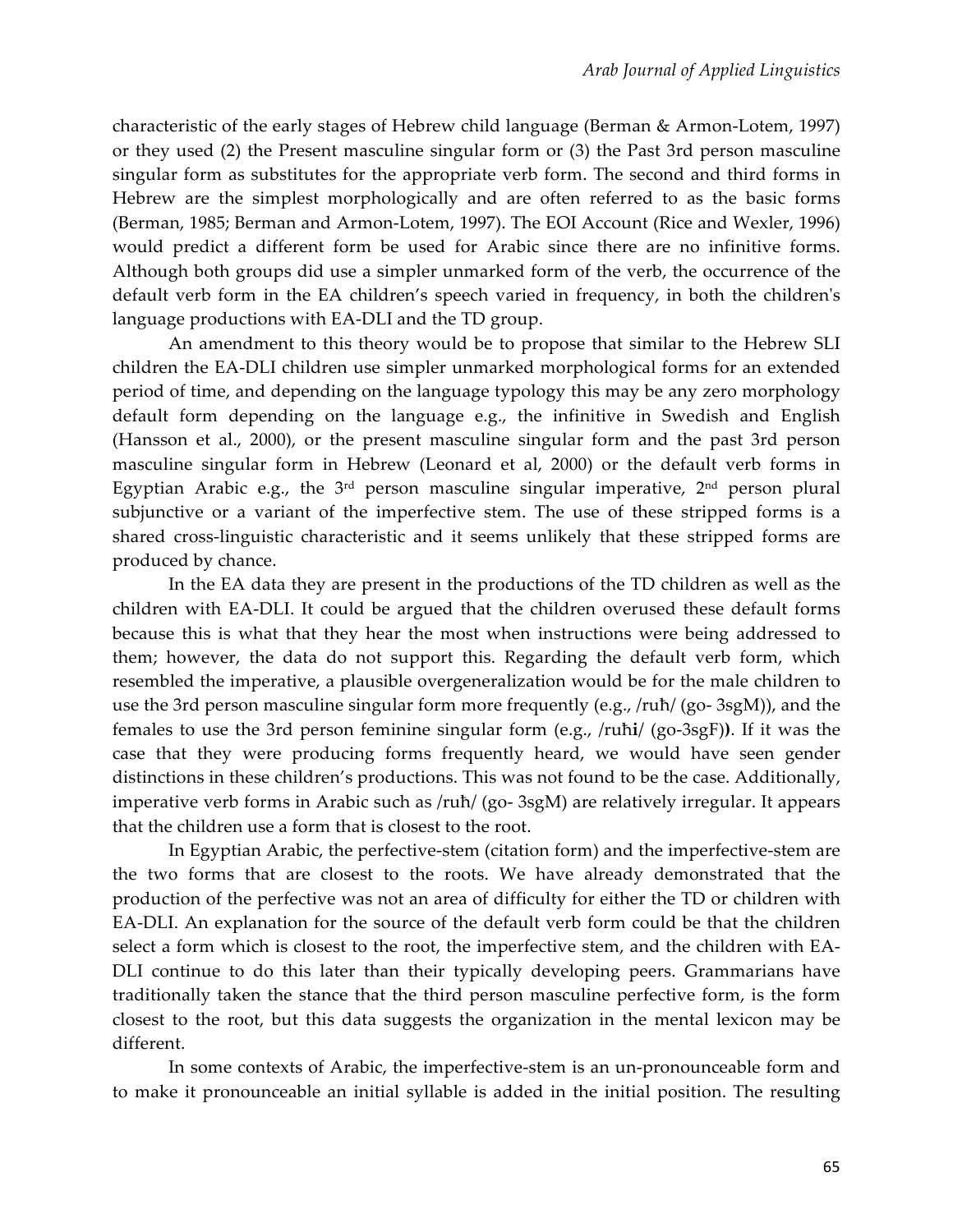form would then resemble the imperative (see example below). In other contexts, the imperfective-stem is pronounceable and is identical to the imperative. Although tense substitution errors were seen in the EA data, these were not as frequent as substitutions that resulted in the use of the default verb forms. It is interesting that the selected default verb forms either resembled the imperative or the subjunctive but never the perfective form, e.g. /katab/ (wrote-3sgM), which is also the closest to the root in that it carries no affixes. Given the morphological simplicity of the perfective we would have expected the TD children acquiring verb morphology to begin by using the simplest and least marked form of the verb as has been reported in the Hebrew data (Leonard et al, 2000), but the TD children did not; they selected the default verb forms instead. For example, /bi-yi-**ktib**-ha (he is writing it) can be analyzed as: bi-(Asp) yi- (sgM) ktib (imperfective stem) –ha (sg. pronoun clitic).

As mentioned earlier, the imperfective-stem is not always pronounceable, and thus when it is not pronounceable it is hypothesized that the children will insert an initial vowel otherwise they will produce it in its pronounceable form which resembles the imperative. Referring to the example above, since the imperfective stem /ktib/ (root ktb) is not pronounceable (there are no initial consonant clusters in EA), a glottal stop and a vowel are added /ʔi-/ thus producing /ʔi-ktib/ (write-3sgM). If this were a generalized phonological process produced by the children, i.e., that a vowel is always inserted at the beginning of the imperfective-stem, errors of addition would also have been observed which was not the case. In the second example, if we remove the inflections marking tense, person and number from the verb /ha-ti-ruħ/ (She will go-Asp.Fut-3sgF), the resulting form is the imperfective-stem /ruħ/ (go-2sgM), which is identical to the imperative /ruħ/ (go-2sgM). However, no productions of \*/?iruħ/, where an additional syllable is placed were present in the data. Thus when the aspectual, tense, person, gender, number agreement markers are removed the remainder is the imperfective-stem. This would explain the presence of a default verb form, used by the children with DLI and the younger TD children. As the children mature linguistically and have more knowledge of morpho-syntax they are then able to produce verb forms which are appropriately marked for tense, number, person and agreement.

The second predominant error in the data was the production of verb forms with correct aspect and tense but with either omissions or agreement errors for number, gender and person. It is not possible to determine the exact nature of the form chosen by the children with EA-DLI and TD children, i.e., whether the default verb form is the imperative, subjunctive or the imperfective-stem. However, it seems that the children with EA-DLI and the TD children do produce a simpler form and one that is pronounceable while avoiding complex verb forms. Therefore, the simpler the paradigm, be it inflectional or derivational, i.e., the perfective in Arabic, the fewer the errors. The Egyptian Arabic data does not therefore superficially support the Extended Optional Infinitive Account since there are no infinitives in Arabic, although it does support a modified account that the EA-DLI children and younger normally developing children under the age of 3;07 use a simpler default verb form.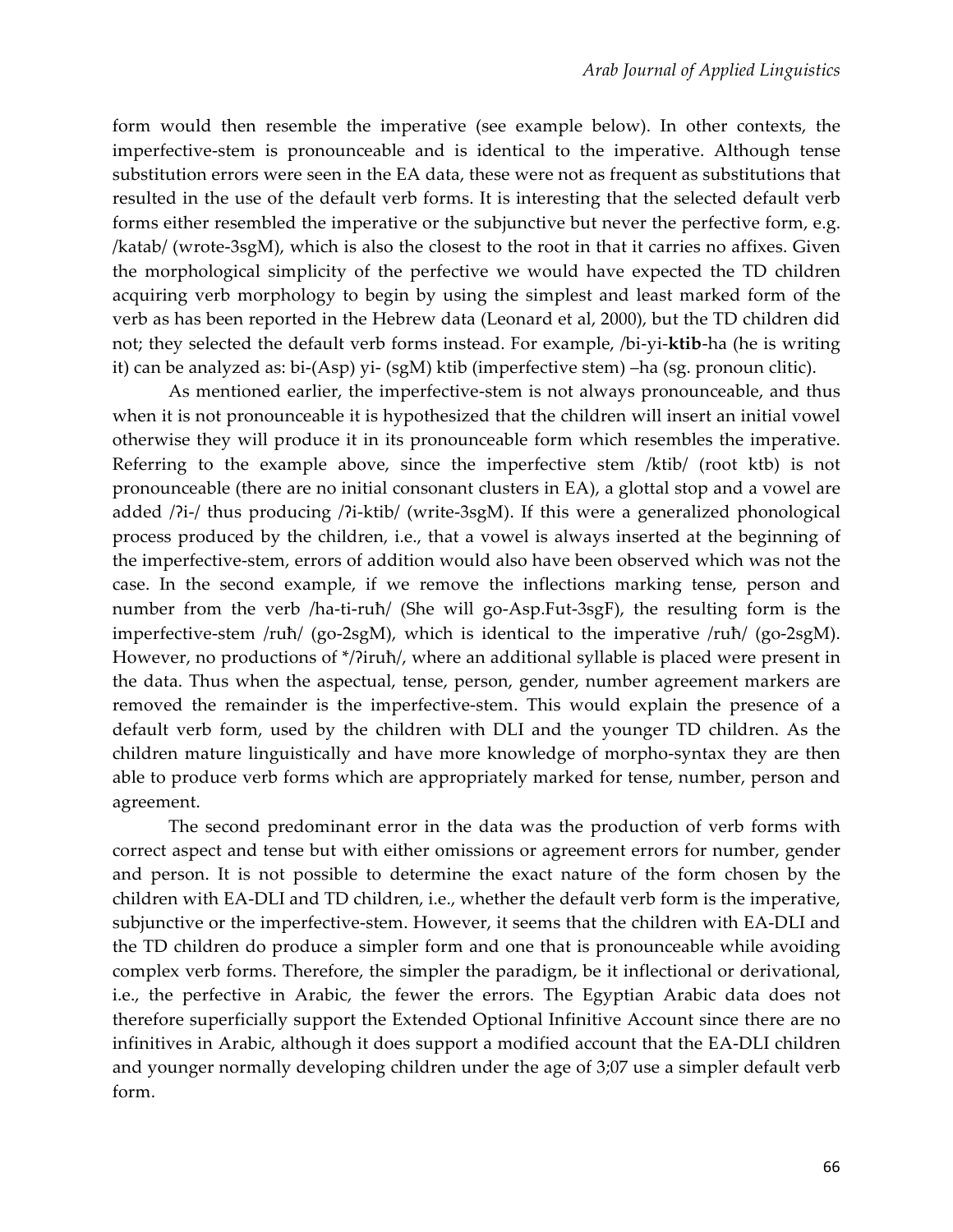#### *The Surface Account*

Difficulties with tense and in particular past tense have been attributed to processing and prosodic difficulties― this has been labeled the *Surface Account* (Leonard et al., 2003; Leonard, 2000; Leonard et al, 1997). This account assumes that children with SLI have a general processing capacity limitation. The Surface Account assumes that in English, these limitations will have a profound effect "on the joint operations of perceiving grammatical morphemes and hypothesizing their grammatical function" (Leonard, 2000, p.247). The Surface Account assumes that words whose inflections are brief in duration, relative to the rest of the word, are more likely to be left as bare stems. For English, closed-class morphemes, such as articles and preverbal auxiliaries, are seen to be the most vulnerable (Leonard, McGregor & Allen, 1992). This has also been supported in Italian children with SLI (Bortolini et al., 2002). This prosodic explanation could be due to the children's difficulties in perceiving the inflections and as a result they do not produce them. Investigators of other Indo-European languages, such as German (Clahsen et al., 1997) have criticized the Surface Account for its failure to account for differences in the use of grammatical morphemes that have identical phonetic and prosodic value. For example, the plural /-s/ and the 3rd person singular verb inflection / -s/ in English (Gopnik, Clahsen & Hansen, 1997; Rice & Oetting, 1993).

The EA findings do not support the predictions of the proposed grammatical accounts for aspect/tense difficulties, because firstly the use of aspect/tense was not any more problematic than the children's use of agreement, and the perfective was an unproblematic paradigm for both the EA-DLI and TD children. Second, although the children with EA-DLI do produce morphological errors they did not omit morphemes of short duration in the initial position (e.g., the definite article or passive markers). Many of their errors were errors of substitution. While the difficulties encountered by the children with EA-DLI may be attributed to limited processing abilities, they cannot be attributed to prosodic difficulties.

The second most frequent verb error pattern in the EA data was agreement errors and not omissions (e.g., where the target requires a masculine marker and the child produces the feminine instead as in /bi-yi-ʔixsil/ (washing-3sgM) and /bi-ti-ʔixsil/ (washing-3sgF). This cannot be viewed as due to the omission of a weak syllable, i.e., prosodic. The child with EA-DLI, Abdul, correctly produced the utterance /ma-bi-ji-ʔftaħ∫/ *It doesn't open*, and he also produced a similar utterance with an addition error, i.e., an additional morpheme is inserted, \*/mabijftaħħu∫/; target: /ma-bi-ji-ʔftaħ∫/ (addition of /ħ/ and /u/ which mark plural). Errors where morphemes are added would also not be predicted by the Surface Account. Further data would be required to examine other polysyllabic grammatical constructions in Arabic such as the negative particle as these would be an interesting test case for the Surface Account.

An alternative explanation of the Surface Account is that the children's errors are not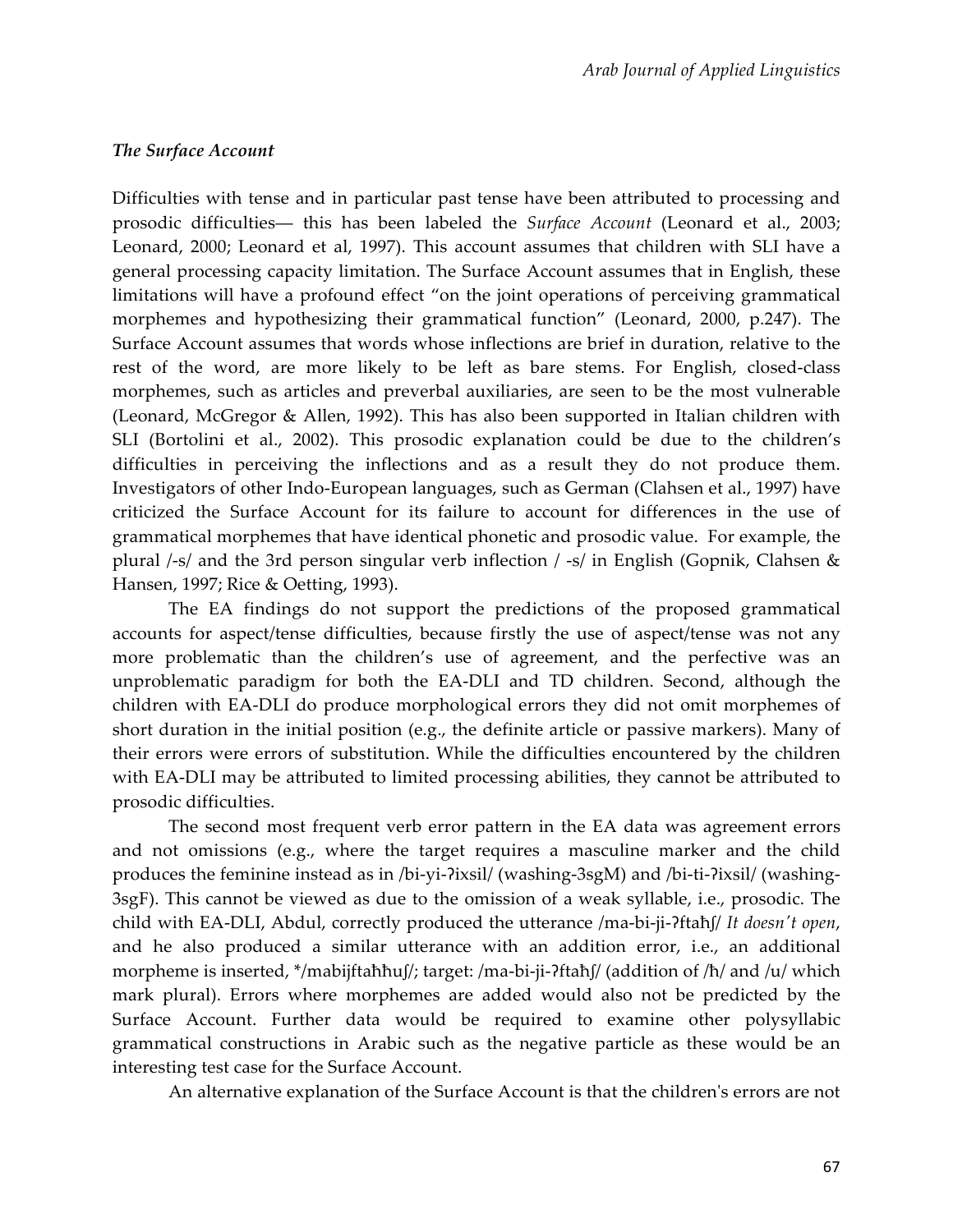due to prosodic difficulties, but instead with difficulty of simultaneously processing complex linguistic stimuli. This would also explain the nature of errors seen in the younger TD children, who too at a young age, i.e., less than three, would neither have a fully developed linguistic or processing system and therefore when required to produce complex morphological forms would produce developmental errors. It would also explain the presence of the non-adult target forms. A pattern of morphological development was seen in both the children with EA-DLI and the TD children. The children started with forms closest to the root and in a sequential manner built on the stem adding the morphemes. The sequence observed was, (1) to produce verb forms without aspectual/tense and person, gender, number markers, (2) to use person markers but without aspectual/tense (person agreement errors occurring), and finally (3) to use aspectual/tense and person, gender, number markers.

The Hebrew findings are particularly interesting in relation to the EA data due to the language similarities between Hebrew and Arabic. When examining tense, the Hebrewspeaking children with SLI (Dromi et al., 1999) were found to resemble the MLU controls in their use of present tense verb inflections that had to agree with the subject according to number and gender, but they were poorer with their use of past tense inflections. Dromi and colleagues initially attributed these difficulties to processing limitations, assuming that the children's difficulties with past tense agreement inflections were due to the complexity of the verb paradigms thus leading to a breakdown in processing. This was confirmed in a later study (Leonard *et al*., 2000), where children's problems with verb agreement inflections were attributed to processing difficulties rather than difficulty with person and tense in particular. Therefore, the Arabic verb pattern errors reported here may be accounted for by some interaction between phonological, prosodic, morphological and syntactic information that together place processing demands on children with SLI. Of the three error patterns that emerged two were most prevalent. However, the within-group variation in the children with EA-DLI is interesting. One child with EA-DLI mostly produced default verb forms and the other two children generally produced errors with incorrect agreement for number, gender and person but correct aspect/tense. This divergence may be explained by varying cognitive and linguistic capacities as well as the different languages they speak. Therefore, rather than searching for the same clinical markers across languages, such as past tense or use of infinitives, knowledge of the language family examined can instead predict different surface errors, i.e., different clinical markers, due to the same underlying impairment.

## **Conclusion**

The purpose of this study was to identify the linguistic characteristics of DLI and TD children acquiring Egyptian Arabic. Specific focus was on the production of verb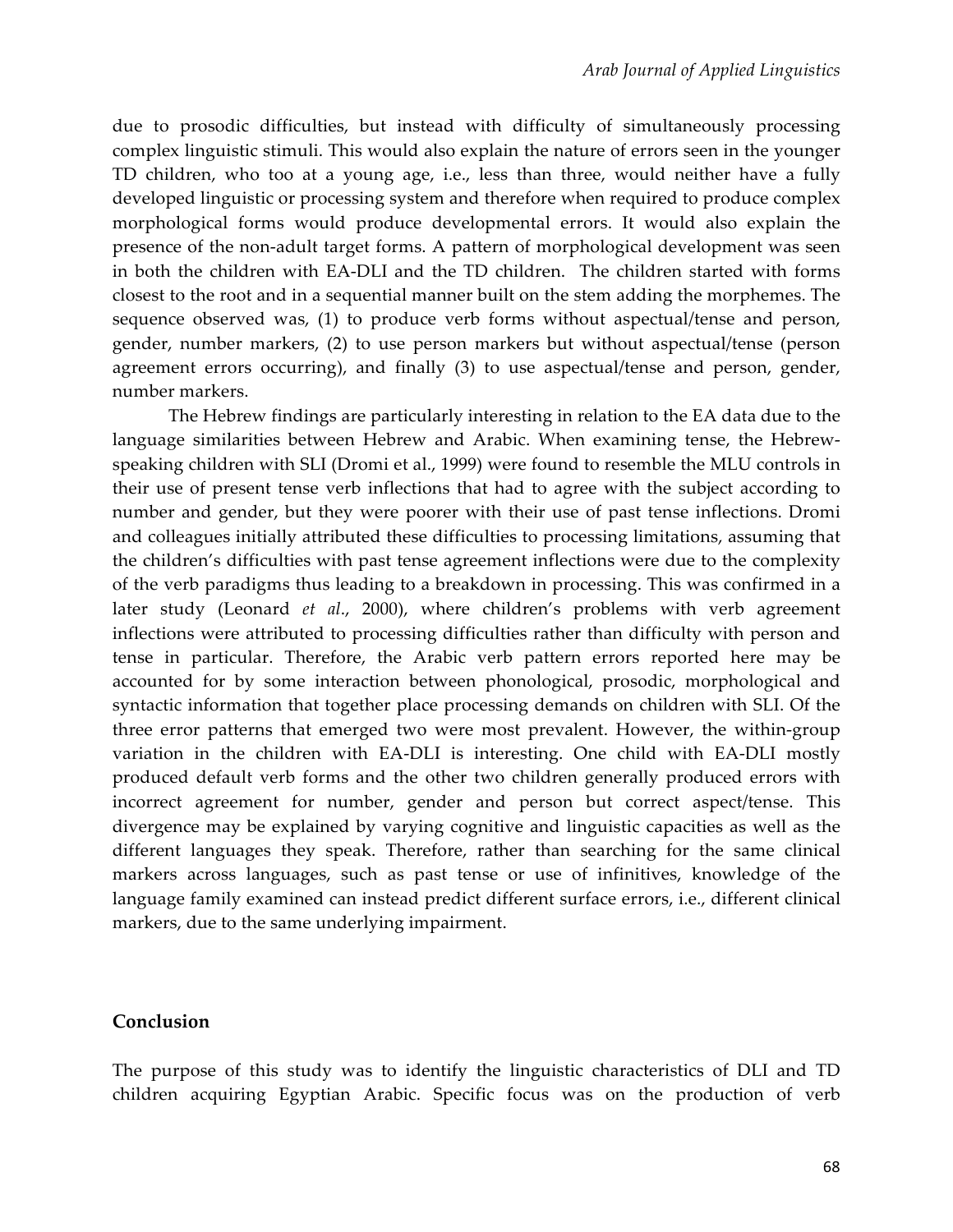morphology in spontaneous speech samples. Patterns identified lower MPU, high PUE and difficulty with grammatical morphology in the children with EA-DLI, which overlapped to some degree with patterns found in TD children, one to two years younger. The children with EA-DLI and most of the TD children used a simpler default verb form in which obligatory inflectional morphology was omitted. Although present in both groups of children, the prevalence of this error varied. As they stand, neither the Extended Optional Infinitive Account nor the Surface Account would predict the pattern of DLI speech findings for these EA children. Amendments to these two theories are proposed to account for the variation found between children with EA-DLI and amongst the EA-DLI and TD children.

This was a preliminary study of the spontaneous speech of a small number of children, and as such the findings have to be interpreted with caution. Egyptian Arabic is an interesting test case for Developmental Language Impairment and although shared cross-linguistic features were observed, there are also many differences in areas that are problematic for the children. The cross-linguistic variation between children can be explained by the difference in processing requirements of the languages and also by constraints on development of any given language system by the particular grammar that the child is acquiring, i.e., Semitic, Germanic, Chinese or Romance.

Further research into other characteristic features of the Arabic language such as the discontinuous negative, the dual and adjective-noun agreement would be areas of potential value. It would also be interesting to compare children with DLI who are speakers of other varieties of Arabic to support the development of appropriate diagnostic assessment measures. Continuing to compare cross-linguistic SLI findings will provide us with compelling evidence of how children learn and use verbal morphology and, therefore, how to provide better remediation for those who are experiencing difficulty.

#### *Acknowledgments*

The author wishes to thank the LRC Egypt, and the children and parents involved for their willing participation in the project, and all those who assisted in the completion of this work. The data for this manuscript was drawn from an unpublished doctoral dissertation at Birkbeck, University of London; the author wishes to also thank her dissertation supervisors, Professor Lorch and Dr Edwards for their guidance and support.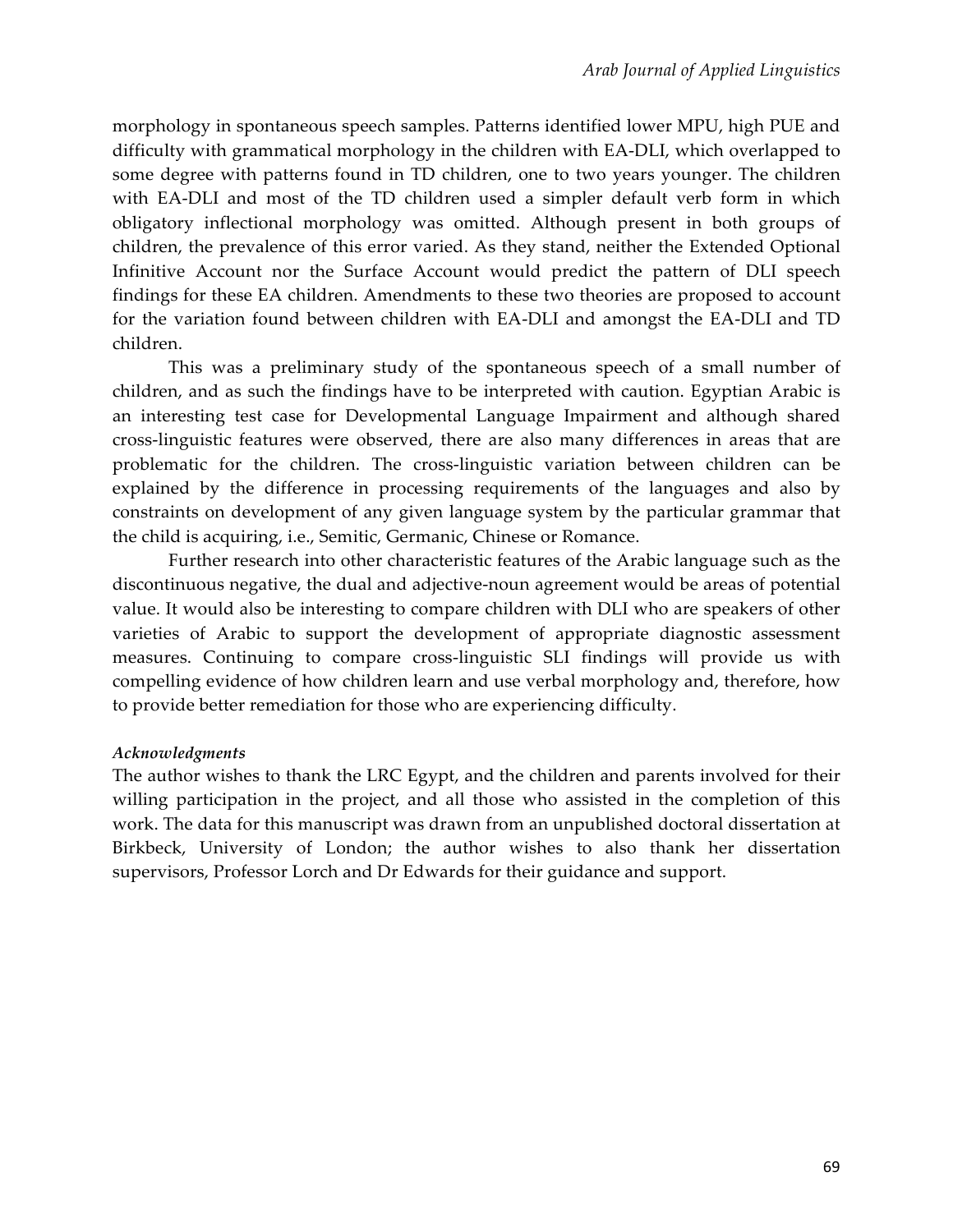#### **References**

- Abdalla, F. & Crago, M. (2008). Verb morphology deficits in Arabic-speaking children with specific language impairment. *Applied Psycholinguistics*, *29*, 315-340.
- Aljenaie, K. & Farghal, M. (2009). Comprehension of three word orders in Kuwaiti Arabic child language. *Language Sciences*, *31*, 494-506.
- Amayreh, M. M. & Dyson, A. T. (1998). The acquisition of Arabic consonants. *Journal of Speech, Language and Hearing Research*, *41*, 642-653.
- Anderson, R. T. (2001). Learning an invented inflectional morpheme in Spanish by children with typical language skills and with specific language impairment (SLI). *International Journal of Language & Communication Disorders*, *36*, 1-19.
- Azab, S & Ashour, H. (2015). Studying some elicited verbal prosodic patterns in Egyptian specific language impaired children. *International Journal of Pediatric Otorhinolaryngology, 79, 36-41.*
- Bedore, L. M. & Leonard, L. B. (1998). Specific language impairment and grammatical morphology: A discriminant function analysis. *Journal of Speech, Language, and Hearing Research*, *41*, 1185-92.
- Bedore, L. M. & Leonard, L. B. (2001). Grammatical morphology deficits in Spanishspeaking children with specific language impairment. *Journal of Speech, Language, and Hearing Research*, *44*, 905-24.
- Benmamoun, E. (1999). Arabic morphology: The central role of the imperfective. *Lingua*, *108*, 175-201.
- Berman, R. (1985). The acquisition of Hebrew. In D. I. Slobin (Ed.), *The crosslinguistic study of language acquisition* (pp. 255-371)*.* Hillsdale, NJ: Lawrence Erlbaum Associates.
- Berman, R. A. & Armon-Lotem, S. (1997). How grammatical are early verbs? In *Actes du colloque international sur l'acquisition de la syntaxe en langue maternelle et en langue étrangère: Université de franche-comté, Besançon (24-25 novembre 1995).*
- Bortolini, U., Caselli, M. C., Deevy, P., & Leonard, L. B. (2002). Specific language impairment in Italian: The first steps in the search for a clinical marker. *International Journal of Language & Communication Disorders*, *37*, 77-93.
- Boudelaa, S. & Marslen-Wilson, W. D. (2001). Morphological units in the Arabic mental lexicon. *Cognition*, *81*, 65-92.
- Boudelaa, S. & Marslen-Wilson, W. D. (2004). Abstract morphemes and lexical representation: The CV-skeleton in Arabic. *Cognition*, *92*, 271-303.
- Bowerman, M. (1982). Starting to talk worse: Clues to language acquisition from children's late speech errors. In S. Strauss (Ed.), *U shaped behavioral growth* (pp. 101-145). New York: Academic Press
- Brown, R. (1973). *A First language: The early stages*. Cambridge, MA: Harvard University Press.
- Clahsen, H. & Richman, K. (1991). *Child language and developmental dysphasia: Linguistic studies of the acquisition of German.* Amsterdam, NL: John Benjamins Publishing.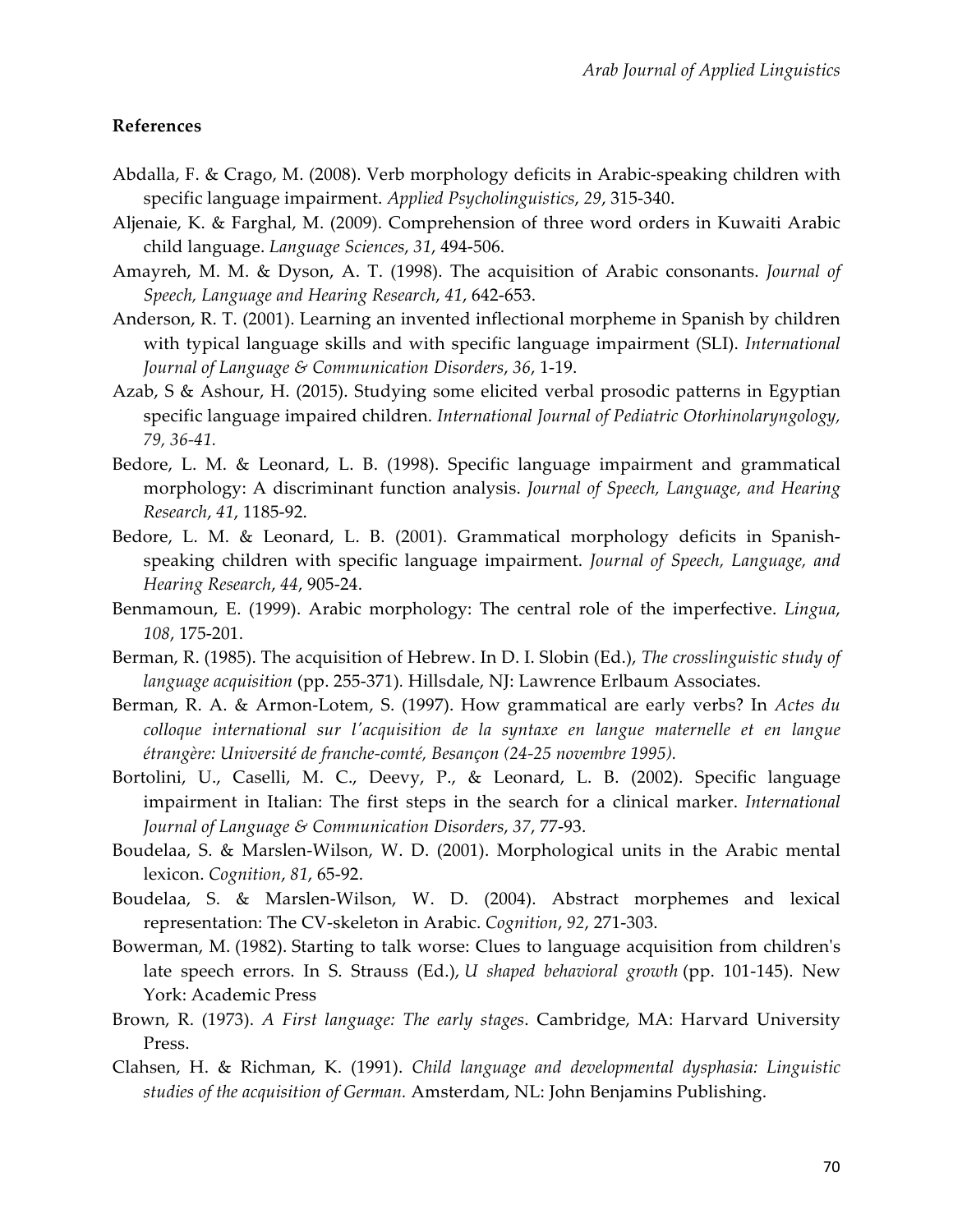- Clahsen, H., Bartke, S., & Göllner, S. (1997). Formal features in impaired grammars: A comparison of English and German SLI children. *Journal of Neurolinguistics*, *10*, 151-171.
- Conti-Ramsden, G. & Windfuhr, K. (2002). Productivity with word order and morphology: A comparative look at children with SLI and children with normal language abilities. *International Journal of Language & Communication Disorders*, *37*, 17-30.
- Crago, M. B. & Allen, S. E. M. (1994). Morphemes gone askew: Linguistic impairment in Inuktitut. *McGill Working Papers in Linguistics*, *10*, 206-215.
- Dalalakis, J. (1994). Developmental language impairment in Greek. *McGill Working Papers in Linguistics*, *10*, 216-227.
- Dromi, E. & Berman, R. (1982). A morphemic measure of early language development: Data from Israeli Hebrew. *Journal of Child Language*, *9*, 169-191.
- Dromi, E., Leonard, L. B., & Shteiman, M. (1993). The grammatical morphology of Hebrewspeaking children with specific language impairment: Some competing hypotheses. *Journal of Speech and Hearing Research*, *36*, 760-71.
- Dromi, E., Leonard, L. B., Adam, G., & Zadunaisky-Ehrlich, S. (1999). Verb agreement morphology in Hebrew-speaking children with specific language impairment. *Journal of Speech, Language, and Hearing Research, 42*, 1414-31.
- Fletcher, P., Leonard, L. B., Stokes, S. F., & Wong, A. M. Y. (2005). The expression of aspect in Cantonese-speaking children with specific language impairment. *Journal of Speech, Language, and Hearing Research*, *48*, 621.
- Fukuda, S. E. & Fukuda, S. (1994). Developmental language impairment in Japanese: A linguistic investigation. *Linguistic Aspects of Familial Language Impairment. McGill Working Papers Linguist*, *10*, 150-177.
- Gopnik, M., Clahsen, H, H. C., & Hansen, D (1997). The grammatical agreement deficit in specific language impairment: Evidence from therapy experiments. In M. Gopnik (Ed.), *The Inheritance and Innateness of Grammars.* New York: Oxford University Press.
- Grimm, H. & Weinert, S. (1990). Is the syntax development of dysphasic children deviant and why? New findings to an old question. *Journal of Speech and Hearing Research*, *33*, 220-228.
- Hamann, C., Penner, Z., & Lindner, K. (1998). German impaired grammar: The clause structure revisited. *Language Acquisition*, *7*, 193-245.
- Hansson, K. & Bruce, B. (2002). Verbs of placement in Swedish children with SLI. *International Journal of Language & Communication Disorders*, *37*, 401-14.
- Hansson, K. & Leonard, L. B. (2003). The use and productivity of verb morphology in specific language impairment: An examination of Swedish. *Linguistics*, *41*, 351-379.
- Hansson, K., Nettelbladt, U., & Leonard, L. B. (2000). Specific language impairment in Swedish: The status of verb morphology and word order. *Journal of Speech, Language, and Hearing Research*, *43*, 848-64.
- Håkansson, G., Salameh, E. K., & Nettelbladt, U. (2003). Measuring language development in bilingual children: Swedish-Arabic children with and without language impairment. *Linguistics*, *41*, 255-288.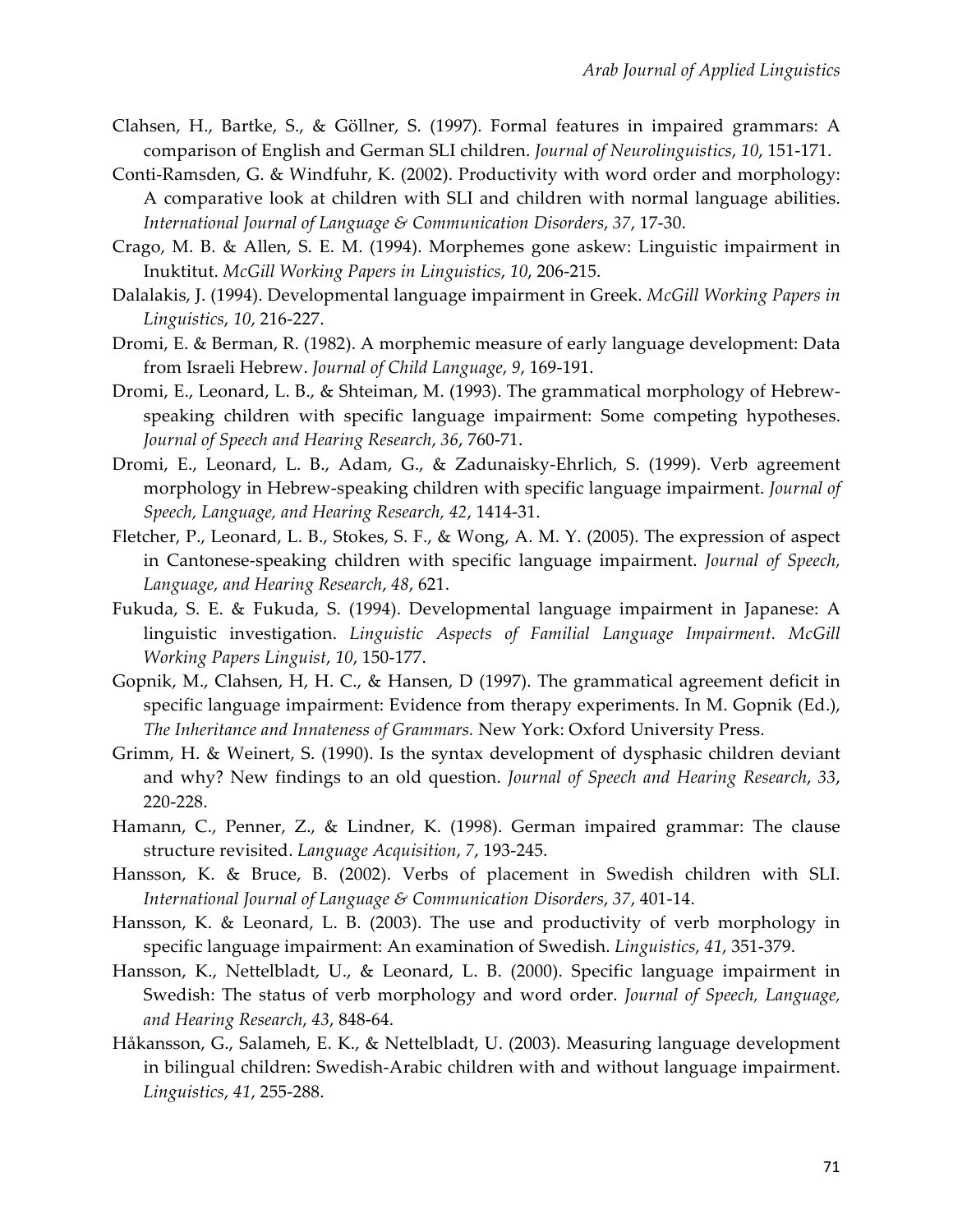- Le Normand, M. T. & Chevrie-Muller, C. (1991). Individual differences in the production of word classes in eight specific language-impaired preschoolers. *Journal of Communication Disorders*, *24*, 331-51.
- Leonard, B., Dromi, E., Adam, G., Zadunaisky-Ehrlich, S., & L. (2000). Tense and finiteness in the speech of children with specific language impairment acquiring Hebrew. *International Journal of Language & Communication Disorders*, *35*, 319-335.
- Leonard, L. B. & Dromi, E. (1994). The use of Hebrew verb morphology by children with specific language impairment and children developing language normally. *First Language*, *14*, 283-304.
- Leonard, L. B. (2000). *Children with specific language impairment.* Cambridge, MA: MIT Press.
- Leonard, L. B., Deevy, P., Kurtz, R., Krantz Chorev, L., Owen, A., Polite, E. (2007). Lexical aspect and the use of verb morphology by children with specific language impairment. *Journal of Speech, Language, and Hearing Research*, *50*, 759-77.
- Leonard, L. B., Deevy, P., Miller, C. A., Rauf, L., Charest, M., & Robert, K. (2003). Surface forms and grammatical functions: Past tense and passive participle use by children with specific language impairment. *Journal of Speech, Language, and Hearing Research*, *46*, 43- 55.
- Leonard, L. B., Dromi, E., Adam, G., & Zadunaisky-Ehrlich, S. (2000). Tense and finiteness in the speech of children with specific language impairment acquiring Hebrew. *International Journal of Language & Communication Disorders*, *35*, 319-35.
- Leonard, L. B., McGregor, K. K., & Allen, G. D. (1992). Grammatical morphology and speech perception in children with specific language impairment. *Journal of Speech and Hearing Research*, *35*, 1076-85.
- Levy, Y. (1983). The acquisition of Hebrew plurals: The case of the missing gender category. *Journal of Child Language*, *10*, 107-21.
- MacWhinney, B. (2000). The CHILDES project: Tools for analyzing talk: Volume I: Transcription format and programs, volume II: The database. *Computational Linguistics*, *26*, 657-657.
- Merino, B. J. (1983). Language development in normal and language handicapped Spanishspeaking children. *Hispanic Journal of Behavioral Sciences*, *5*, 379.
- Morsi, R. (2009). *Specific Language Impairment in Egyptian Arabic: A Preliminary Investigation*. Unpublished Doctoral Dissertation, University of Reading, UK.
- Normand, M. T. L., Leonard, L. B., & McGregor, K. K. (1993). A cross-linguistic study of article use by children with specific language impairment. *International Journal of Language & Communication Disorders*, *28*, 153-163.
- Oetting, J. B. & Horohov, J. E. (1997). Past-Tense marking by children with and without specific language impairment. *Journal of Speech, Language and Hearing Research*, *40*, 62-74.
- Omar, M. K. & Nydell, M. K. (2007). *The acquisition of Egyptian Arabic as a native language.*  Washington D.C: Georgetown University Press.
- Osman, D., Shohdi, S., & Abdel Aziz, A. (2011). Pragmatic difficulties in children with Specific Language Impairment. *International Journal of Pediatric Otorhinolaryngology, 75*,